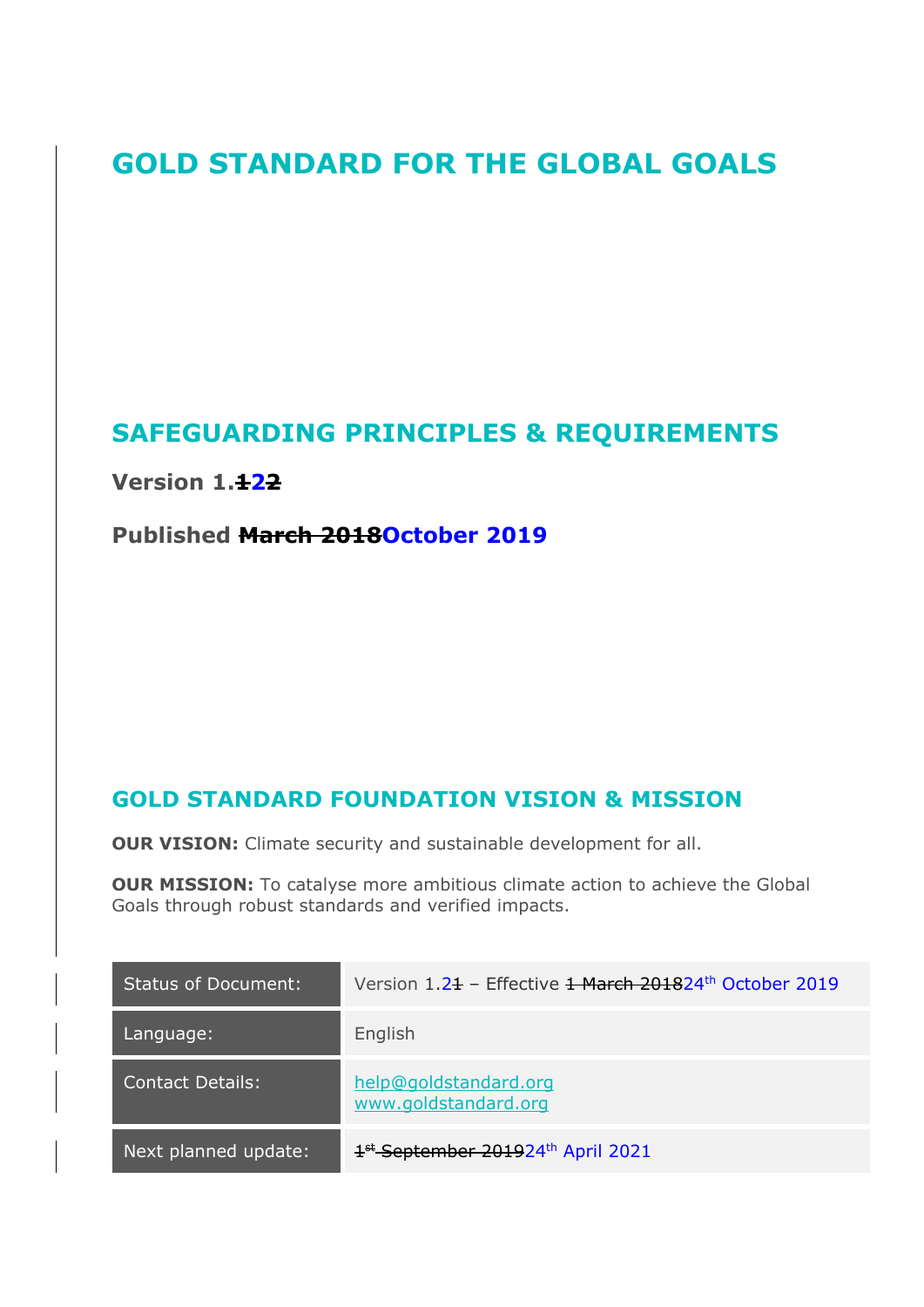# **TABLE OF CONTENTS**

| 2. SAFEGUARDING PRINCIPLES ASSESSMENT PROCEDURE 42                                                                                                                         |  |
|----------------------------------------------------------------------------------------------------------------------------------------------------------------------------|--|
| 3. SAFEGUARDING PRINCIPLES AND REQUIREMENTS  910<br>PRINCIPLE 2 - GENDER EQUALITY AND WOMEN'S RIGHTS 1144<br>PRINCIPLE 3 - COMMUNITY HEALTH, SAFETY AND WORKING CONDITIONS |  |
| PRINCIPLE 4 - CULTURAL HERITAGE, INDIGENOUS PEOPLES,                                                                                                                       |  |
|                                                                                                                                                                            |  |
|                                                                                                                                                                            |  |
|                                                                                                                                                                            |  |
|                                                                                                                                                                            |  |
|                                                                                                                                                                            |  |
| PRINCIPLE 9 - ENVIRONMENT, ECOLOGY AND LAND USE2220                                                                                                                        |  |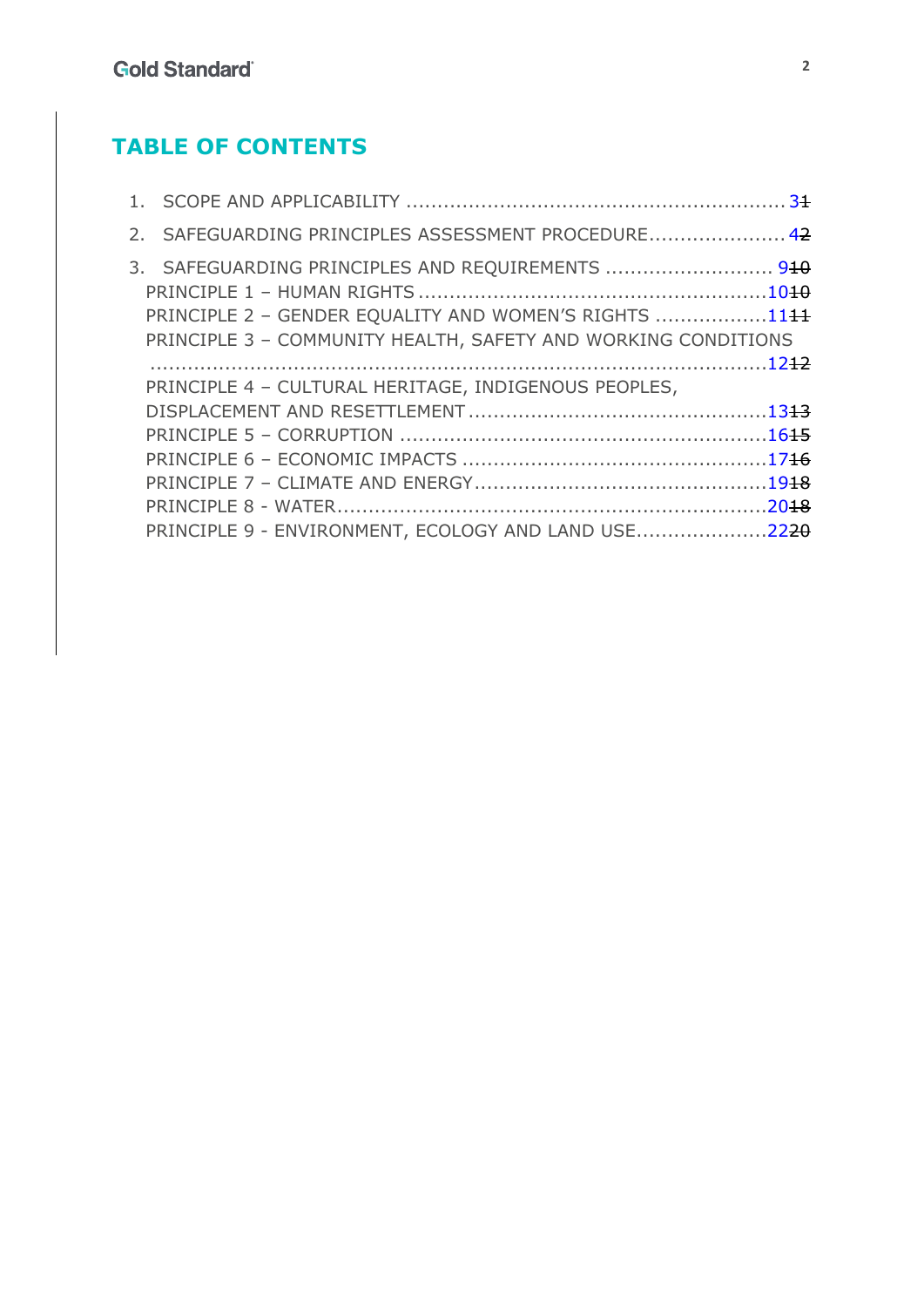## **1. SCOPE AND APPLICABILITY**

1.1.1 Interventions are never one-dimensional. The interconnected nature of climate and development projects calls for appropriate safeguarding mechanisms. These safeguards help projects to identify, prevent and mitigate negative, unintended consequences that may arise from a given intervention. Credible safeguards are important in both ensuring development outcomes are not undermined as well as gaining public support for climate actions.

The Gold Standard for the Global Goals Safeguarding Principles & Requirements are derived from a number of international conventions, including:

- UNDP's Social and Environmental Standards (SES)
- UN Environment's Environmental, Social and Economic Sustainability Framework
- The World Bank's International Finance Corporation Performance **Standard**
- 1.1.2 All project shall conform to the Gold Standard for the Global Goals Safeguarding Principles & Requirements as set out in this document.This document outlines the following overarching-safeguarding principles that a project is required to meet throughout the entire project cycle.

#### 1.2 **Table 1 Safeguarding Principles**

| <b>Safeguarding Principles</b> |                                                                                     |  |  |
|--------------------------------|-------------------------------------------------------------------------------------|--|--|
| <b>Social</b>                  | Principle 1 Human Rights                                                            |  |  |
|                                | Principle 2 Gender Equality and Women's Rights                                      |  |  |
|                                | Principle 3 Community Health, Safety and Working<br>Conditions                      |  |  |
|                                | Principle 4 Cultural Heritage, Indigenous Peoples,<br>Displacement and Resettlement |  |  |
|                                | Principle 5 Corruption                                                              |  |  |
| <b>Economic</b>                | Principle 6 Economic Impacts                                                        |  |  |
| <b>Environmental</b>           | Principle 7 Climate and Energy                                                      |  |  |
| & Ecological                   | Principle 8 Water                                                                   |  |  |
|                                | Principle 9 Environment, Eecology and Lland Uuse                                    |  |  |

#### 1.31.1.3 The requirements outlined in this document shall guide projects

- (a) to identify the potential risks and adverse outcomes of their activities
- (b) to adopt a mitigation strategy to avoid or where avoidance is not possible, minimise identified risks, with the intention to achieve the stated requirements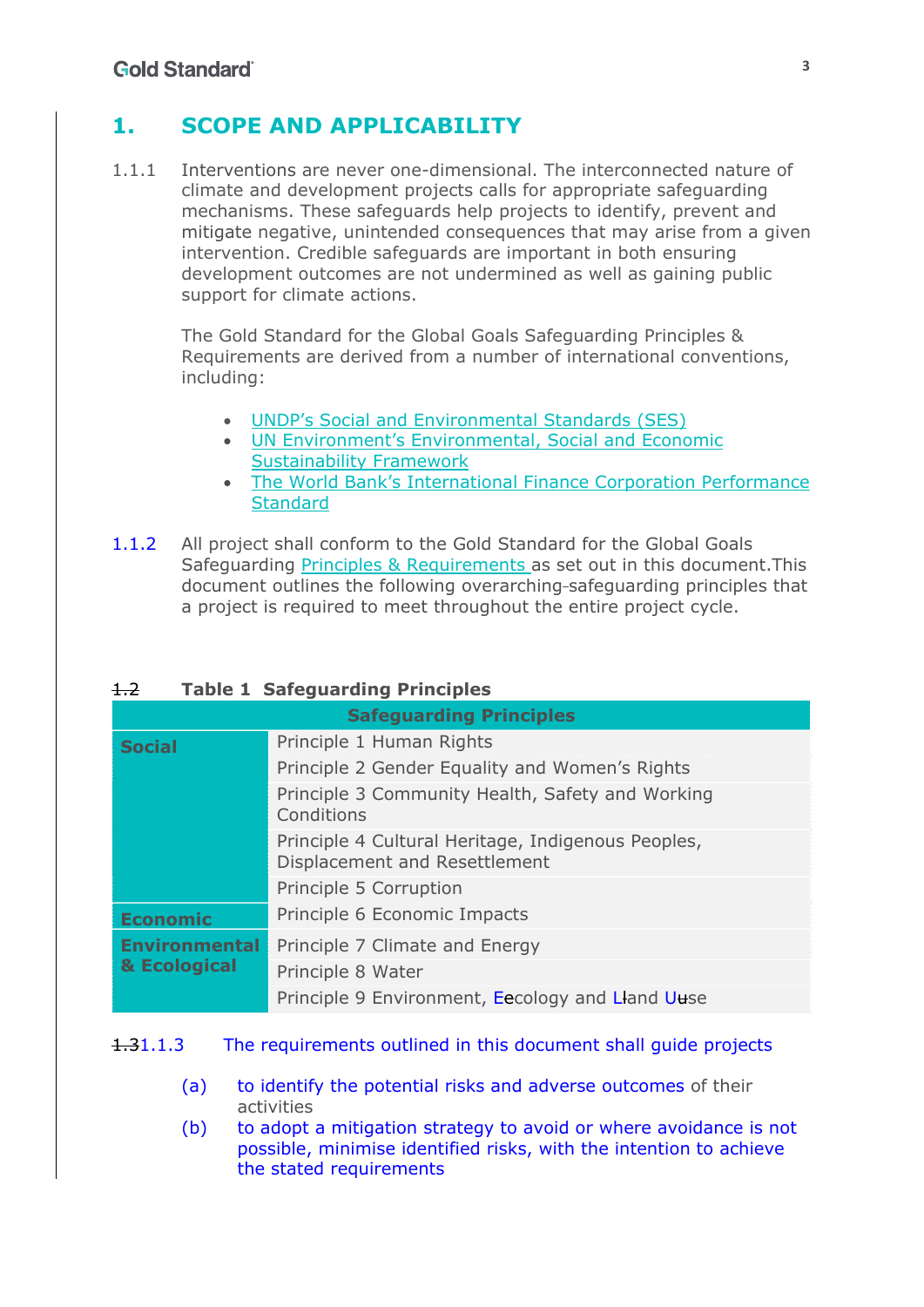### **2. 2.0 SAFEGUARDING PRINCIPLES ASSESSMENT PROCEDURE**

- 1.42.1.1 The Safeguarding Principles Assessment procedure set out in this document includes the key following elements:
	- (a) Principles: The overarching principles and rationale for the inclusion of the given assessment **questions and requirements**. These are based on the Gold Standard's Visions and Mission.
	- (b) Assessment Questions: The **sSafeguarding aAssessment** qQuestions key issues that a Project shall respond to in order to identify key-potential risks and adverse outcomes of the project to the Principles. The Assessment Questions alsoand determine how the Requirements shall be met for each Principle.
	- (c) Requirements: These The requirements define what a Project shall achieve through design, management or risk mitigation.

#### 1.52.1.2 All Safeguarding Principles and corresponding Requirements apply to all Projects seeking Gold Standard certification.

- **1.62.1.3** All Projects shall undertake an upfront assessment against the Safeguarding Principles and implement their Project in accordance with the stated Requirements. The assessment shall apply to the Project Scenario, although assessment questions and Requirements involve a comparison to the Baseline Scenario(s) and/or the implementation or decommissioning phases of a Project
- 1.72.1.4 A shall include responses to allnon-exhaustive list of assessment questions set out against each Principle is provided in the table below. TAt minimum, the Project shall provide responses to these questions, including justifications for response and details of how of how Requirements set out against each item shall be met. s The project may justify responses to Assessment Questions as followfollowing the below guidance:s:
	- (a) 'Yes' Meaning that the risk or expected issue identified in the assessment question is relevant to the Project and context. The Requirements apply and adherence shall be demonstrated. All information must be included in the Monitoring & Reporting Plan and future Monitoring Reports.
	- (b) 'Potentially' Meaning that the risk or expected issue may be relevant at some point in the Project's cycle but is not necessarily relevant now and/or may never arise. The Requirements apply but the Project Developer may justify why these Requirements do not need to be demonstrated as being met.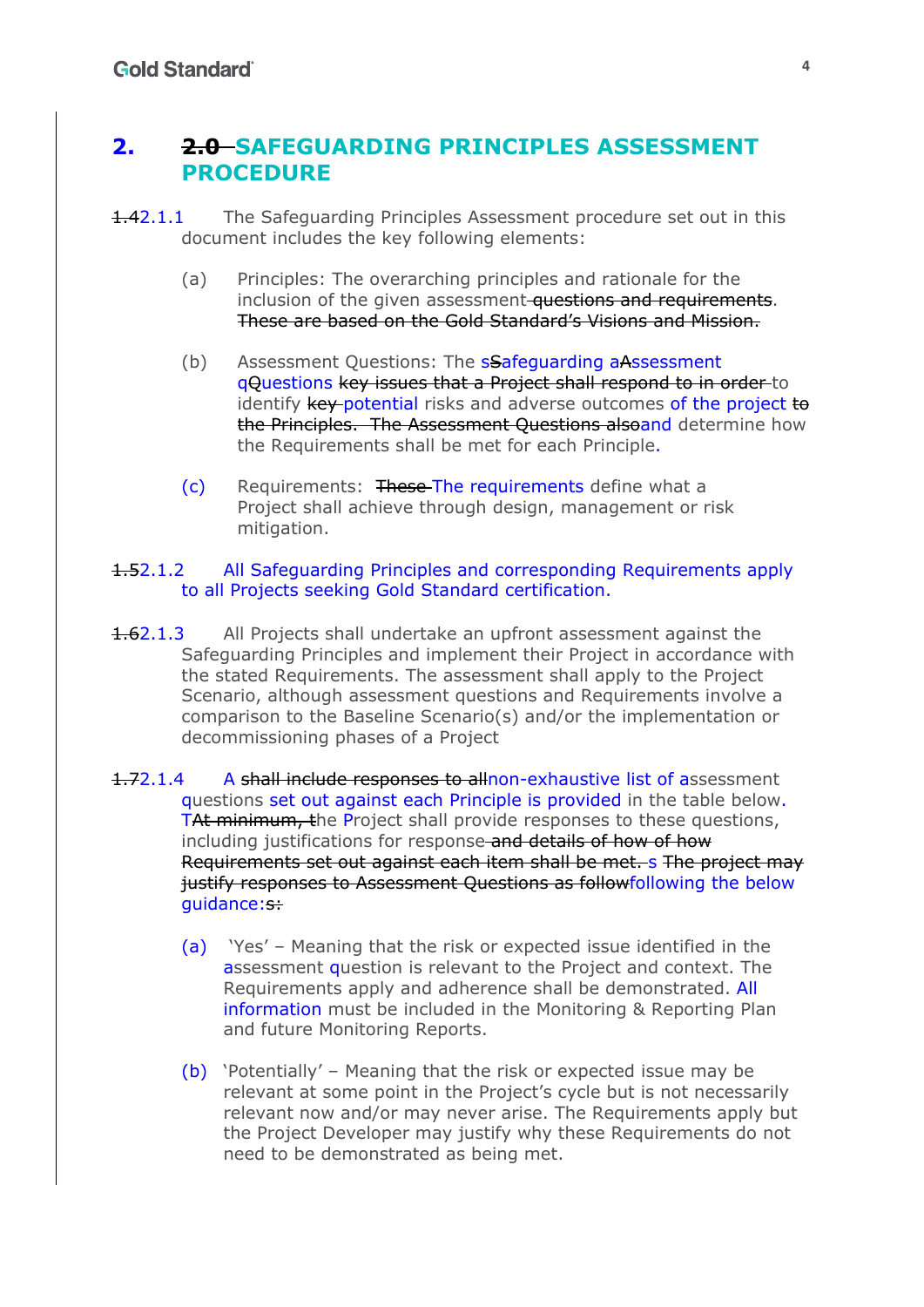- (c) 'No' Meaning that the risk or expected issue is not relevant to the Project. Justification shall be provided to support this conclusion, with evidence provided where required.
- 1.82.1.5 Note that certain Requirements are mandatory for all Projects and these requirements are noted as Mandatory Requirements. They are not accompanied by an assessment question. The Safeguarding Principles Assessment shall include description with justifications on how project met these Requirements. The Safeguarding Principles Assessment shall include a description with justifications on how a project met these Requirements.
- 1.92.1.6 The Requirements shall be used to guide any re-design/mitigation proposals where a risk is identified, i.e., the response to a given outcome shall be designed with the intention of achieving the stated Requirements.
- 2.1.7 The scope of each Requirement (for example, its application during implementation or to upstream or downstream issues) is defined within the individual section.
- 1.10 In certain circumstances an exception to a specific Safeguarding Principle or Requirement may be sought. Gold Standard encourages Projects to understand and demonstrate the trade-offs associated with them. In the presence of unavoidable negative impacts that exceed the Requirements and may not be remediated by consultation or mitigation, the Project Developer shall submit a Deviation Request to Gold Standard for review. All such requests shall be reviewed by a panel made up of the Gold Standard Secretariat and at least two relevant third-party Expert Stakeholder(s) and a Gold Standard TTechnical Advisory Committee (TAC) Member. The panel shall make recommendations to the Project Developer as to any changes to the project to minimise the adverse outcomes. The panel will also recommend to Gold Standard as to whether the exception should be accepted or not. The final decision shall be taken by Gold Standard.
- 2.1.8 Examples could include where a Project introduces a major innovation, makes a major positive contribution to sustainable development or where a legitimate body of affected stakeholders is empowered to make decisions on such matters.
- 2.1.9 Certain Safeguarding Principles require the opinion and recommendations of  $an$ -Expert Stakeholder( $s$ ). These are identified throughout the Safeguarding Principles Assessment Requirements and/or in the Activity Requirements. Where applicable, t<sub>The Project</sub> Developer shall demonstrate that the Expert Stakeholders have conducted a thorough review (and, if needed, an onsite visit) and that their recommendations have been incorporated into the project design.

1.112.1.10 Any failure, at any time in respect to the completion of the Safeguarding Principles Assessment, including conformity with Requirements and Monitoring & Reporting Requirements shall lead to the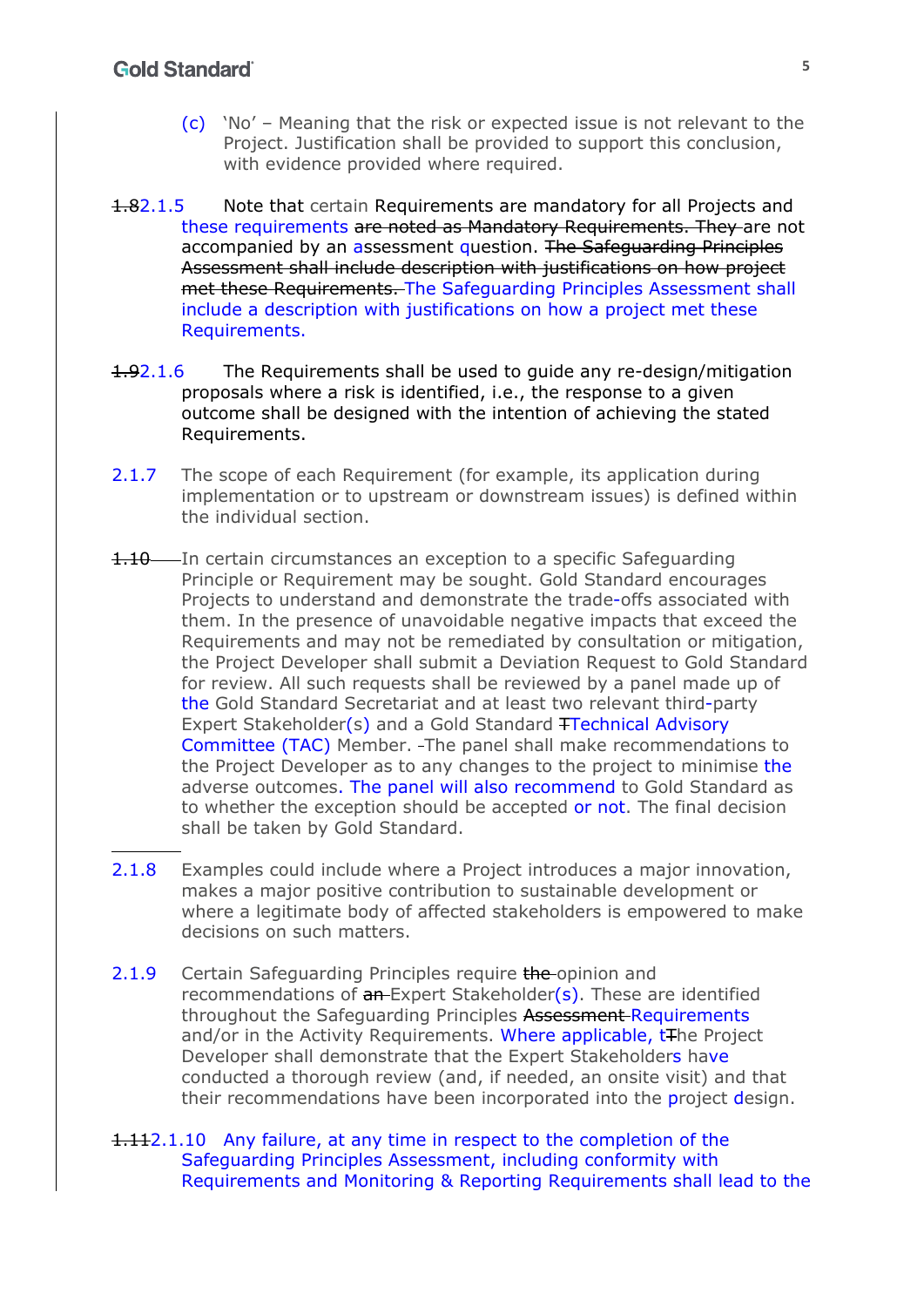implementationinvocation of the Non-Conformity section of the Gold Standard Principles and Requirements.

1.122.1.11 The Project shall provide the following information with regards to the Safeguarding Assessment at different project stages;

| <b>Project stage</b>                      | <b>Information</b>                                                                                                                                                                                                                                                                                                                                                                                                                            |  |  |
|-------------------------------------------|-----------------------------------------------------------------------------------------------------------------------------------------------------------------------------------------------------------------------------------------------------------------------------------------------------------------------------------------------------------------------------------------------------------------------------------------------|--|--|
| <b>Stakeholder</b><br><b>Consultation</b> | Information on draft Safeguarding Principles Assessments<br>including a summary of environmental, social and<br>economic impacts of projects shall be made available to<br>Stakeholders to seek feedback during Consultations.                                                                                                                                                                                                                |  |  |
| <b>Preliminary</b><br><b>Review</b>       | A draft Safeguarding Principles Assessment                                                                                                                                                                                                                                                                                                                                                                                                    |  |  |
| <b>Design Review</b>                      | A completed Safeguarding Principles Assessment fully<br>assessed by the Gold Standard Validation/Verification<br>Body (GS-VVB)                                                                                                                                                                                                                                                                                                                |  |  |
| <b>Performance</b><br><b>Review</b>       | The monitoring report shall include:<br>An update on the implementation including<br>(a)<br>information on relative success and failures, or<br>improvements to proposed mitigation measures<br>Monitoring and reporting on any key indicators<br>(b)<br>identified, including against pre-set tolerances<br>Information on any assessment questions answered<br>(c)<br>'Potentially' or where Requirements call for regular<br>re-assessment |  |  |

#### **Table 2 Safeguarding Assessment Information**

|  | <b>Table 3 Mandatory Requirements and Assessment Questions</b> |  |
|--|----------------------------------------------------------------|--|
|--|----------------------------------------------------------------|--|

| <b>Principle</b>                                                          | Sub-<br>principle                     | <b>Mandatory requirements and</b><br>assessment questions                                              | <b>Response</b><br>Yes<br><b>No</b><br><b>Potentially</b> |  |
|---------------------------------------------------------------------------|---------------------------------------|--------------------------------------------------------------------------------------------------------|-----------------------------------------------------------|--|
|                                                                           | <b>Social Safeguarding Principles</b> |                                                                                                        |                                                           |  |
| Principle 1 -<br>Human Rights                                             |                                       | Mandatory requirement. Refer to<br>the requirement section for the<br>details.                         |                                                           |  |
| Principle 2 -<br><b>Gender Equality</b><br>and Women's<br>Rights          |                                       | Mandatory requirement. Refer to<br>the requirement section for the<br>details.                         |                                                           |  |
| Principle 3 -<br>Community<br>Health, Safety and<br>Working<br>Conditions |                                       | Mandatory requirement. Refer to<br>the requirement section for the<br>details.                         |                                                           |  |
| Principle 4 -<br>Cultural Heritage,<br>Indigenous                         | 4.1 Sites of<br>Cultural and          | Does the Project Area include<br>sites, structures, or objects with<br>historical, cultural, artistic, |                                                           |  |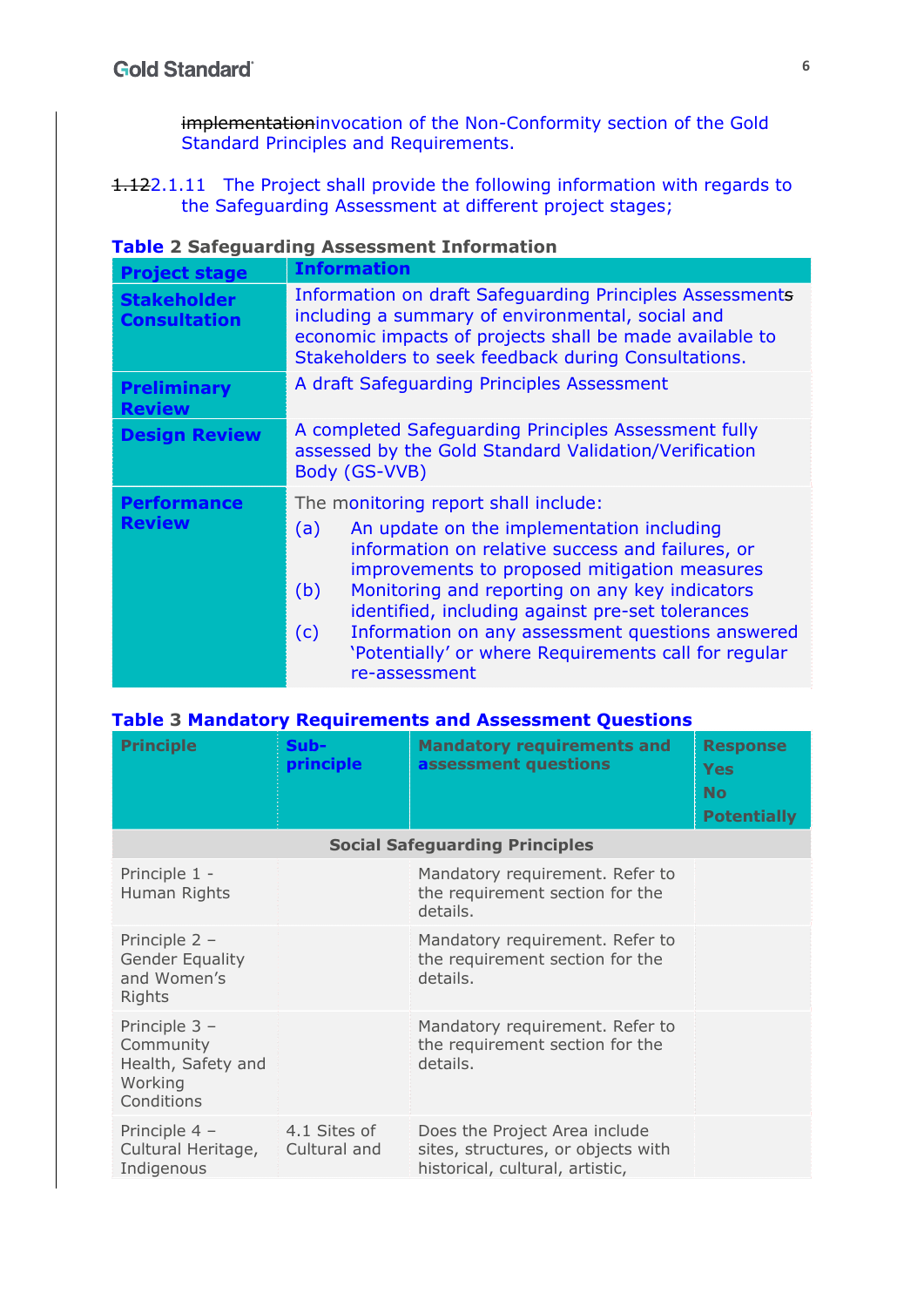| Peoples,<br>Displacement and<br>Resettlement | Historical<br>Heritage                     | traditional or religious values or<br>intangible forms of culture (e.g.,<br>knowledge, innovations, or<br>practices)?                                                                      |  |
|----------------------------------------------|--------------------------------------------|--------------------------------------------------------------------------------------------------------------------------------------------------------------------------------------------|--|
|                                              | 4.2 Forced<br>Eviction and<br>Displacement | Does the Project require or cause<br>the physical or economic<br>relocation of peoples (temporary<br>or permanent, full or partial)?                                                       |  |
|                                              | 4.3 Land<br>Tenure and<br>Other Rights     | Does the Project require any<br>change to land tenure<br>arrangements and/or other<br>rights?                                                                                              |  |
|                                              |                                            | For Projects involving land use<br>tenure, are there any<br>uncertainties with regards to land<br>tenure, access rights, usage<br>rights or land ownership?                                |  |
|                                              |                                            | Examples include, but are not<br>limited to water access rights,<br>community-based property rights<br>and customary rights.                                                               |  |
|                                              | 4.4<br>Indigenous<br>Peoples $1$           | Are indigenous peoples present in<br>or within the area of influence of<br>the Project and/or is the Project<br>located on land/territory claimed<br>by indigenous peoples?                |  |
| Principle $5 -$<br>Corruption                |                                            | Mandatory requirement. Refer to<br>the requirement section for the<br>details.                                                                                                             |  |
| <b>ECONOMIC SAFEGUARDING GUIDELINES</b>      |                                            |                                                                                                                                                                                            |  |
| Principle $6 -$<br>Economic Impacts Rights   | 6.1 Labour                                 | Mandatory requirement. Refer to<br>the requirement section for the<br>details.                                                                                                             |  |
|                                              | 6.2 Negative<br>Economic<br>Consequences   | Does the project cause negative<br>economic consequences during<br>and after project implementation,<br>e.g., for vulnerable and<br>marginalised social groups in<br>targeted communities? |  |

 $1$  There is no one universally accepted definition of indigenous peoples. For purposes of this Standard "Indigenous peoples" refers to distinct collectives, regardless of the local, national and regional terms applied to them (For example, "tribal people", "first peoples", "scheduled tribes", "pastoralist", "hill people."), who satisfy any of the more commonly accepted definitions of indigenous peoples. Including but not limited to those provided for in the Convention concerning Indigenous and Tribal Peoples in Independent Countries (ILO Convention No. 169), the Study on the Problem of Discrimination against Indigenous Populations (the "Martinez Cobo Study"), and the Working Paper on the Concept of "Indigenous People" prepared by the Working Group on Indigenous Populations.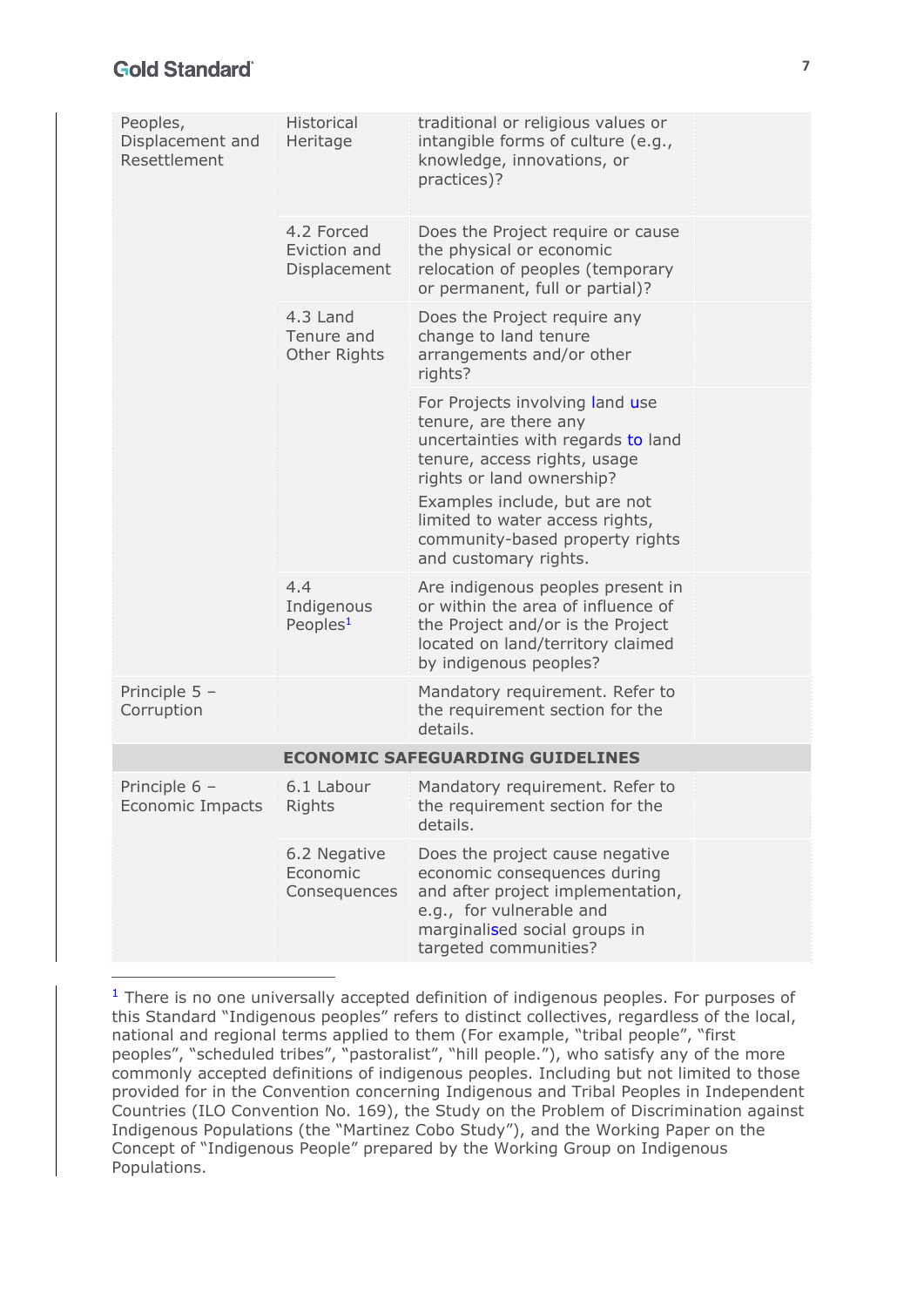| ENVIRONMENTAL/ECOLOGICAL SAFEGUARDING GUIDELINES  |                                                           |                                                                                                                                                                                                                                                |  |
|---------------------------------------------------|-----------------------------------------------------------|------------------------------------------------------------------------------------------------------------------------------------------------------------------------------------------------------------------------------------------------|--|
| Principle $7 -$<br>Climate and<br>Energy          | 7.1 Emissions                                             | Will the Project increase<br>greenhouse gas emissions over<br>the Baseline Scenario?                                                                                                                                                           |  |
|                                                   | 7.2 Energy<br>Supply                                      | Will the Project use energy from a<br>local grid or power supply (i.e.,<br>not connected to a national or<br>regional grid) or fuel resource<br>(such as wood, biomass) that<br>provides for other local users?                                |  |
| Principle 8 - Water                               | 8.1 Impact on<br>Natural Water<br>Patterns/Flows          | Will the Project affect the natural<br>or pre-existing pattern of<br>watercourses, groundwater<br>and/or the watershed(s) such as<br>high seasonal flow variability,<br>flooding potential, lack of aquatic<br>connectivity or water scarcity? |  |
|                                                   | 8.2 Erosion<br>and/or Water<br><b>Body</b><br>Instability | Could the Project directly or<br>indirectly cause additional erosion<br>and/or water body instability or<br>disrupt the natural pattern of<br>erosion? If 'Yes' or 'Potentially'<br>proceed to next question?                                  |  |
|                                                   |                                                           | Is the Project's area of influence<br>susceptible to excessive erosion<br>and/or water body instability?                                                                                                                                       |  |
| Principle 9 -<br>Environment,<br>ecology and land | 9.1 Landscape<br>Modification<br>and Soil                 | Does the Project involve the use<br>of land and soil for production of<br>crops or other products?                                                                                                                                             |  |
| use                                               | 9.2<br>Vulnerability<br>to Natural<br><b>Disaster</b>     | Will the Project be susceptible to<br>or lead to increased vulnerability<br>to wind, earthquakes, subsidence,<br>landslides, erosion, flooding,<br>drought or other extreme climatic<br>conditions?                                            |  |
|                                                   | 9.3 Genetic<br>Resources                                  | Could the Project be negatively<br>impacted by the use of<br>genetically modified organisms or<br>GMOs (e.g., contamination,<br>collection and/or harvesting,<br>commercial development)?                                                      |  |
|                                                   | 9.4 Release of<br>pollutants                              | Could the project potentially<br>result in the release of pollutants<br>to the environment?                                                                                                                                                    |  |
|                                                   | 9.5 Hazardous<br>and Non-<br>hazardous<br>Waste           | Will the Project involve the<br>manufacture, trade, release, and/<br>or use of hazardous and non-<br>hazardous chemicals and/or<br>materials?                                                                                                  |  |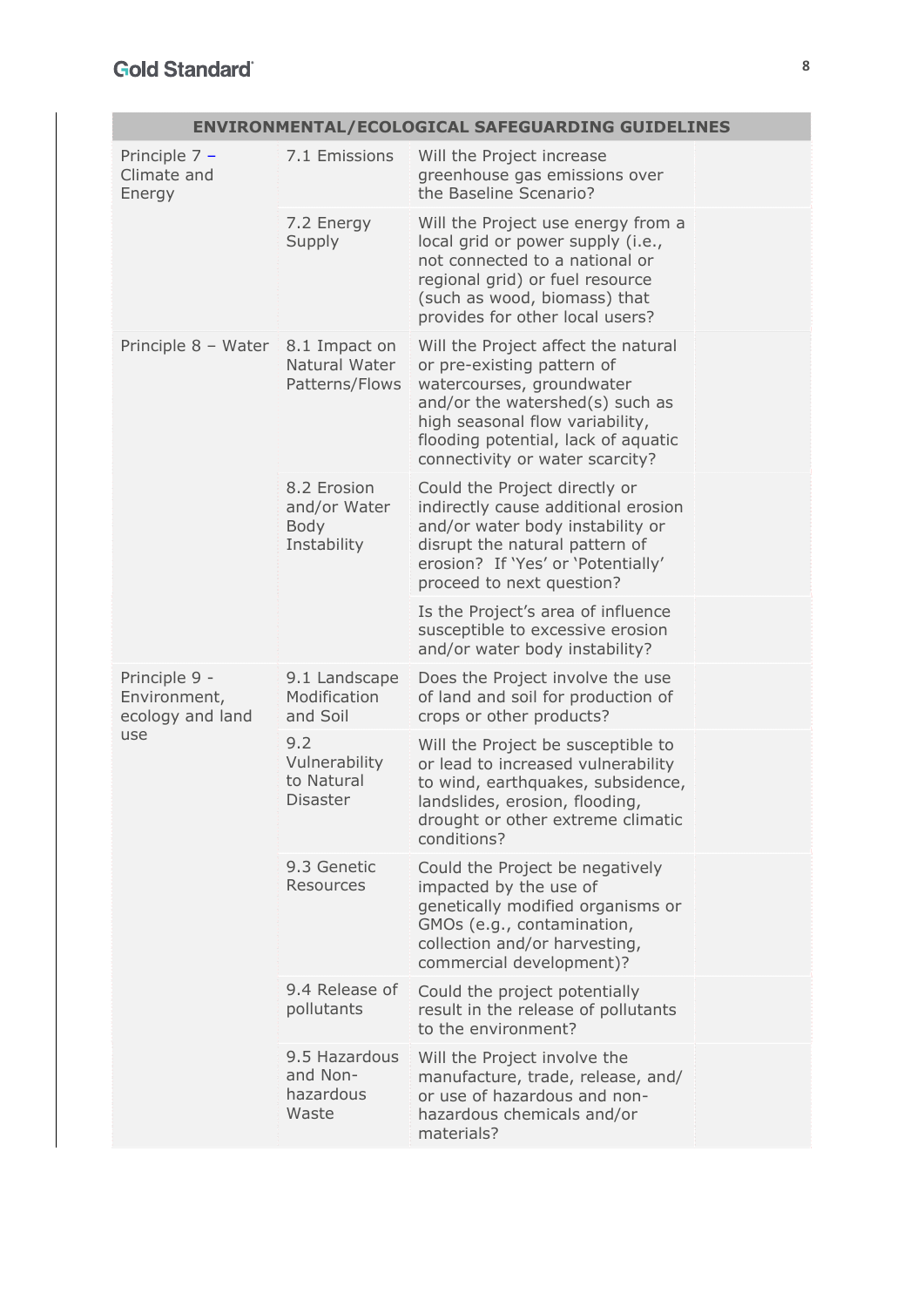|  | 9.6 Pesticides<br>& Fertilisers                                      | Will the Project involve the<br>application of pesticides and/or<br>fertilisers?                                                                                                                                                                                                                                                                                                                                                                                                                                       |  |
|--|----------------------------------------------------------------------|------------------------------------------------------------------------------------------------------------------------------------------------------------------------------------------------------------------------------------------------------------------------------------------------------------------------------------------------------------------------------------------------------------------------------------------------------------------------------------------------------------------------|--|
|  | 9.7 Harvesting<br>of Forests                                         | Will the Project involve the<br>harvesting of forests?                                                                                                                                                                                                                                                                                                                                                                                                                                                                 |  |
|  | 9.8 Food                                                             | Does the project modify the<br>quantity or nutritional quality of<br>food available such as through<br>crop regime alteration or export<br>or economic incentives?                                                                                                                                                                                                                                                                                                                                                     |  |
|  | 9.9 Animal<br>husbandry                                              | Will the Project involve animal<br>husbandry?                                                                                                                                                                                                                                                                                                                                                                                                                                                                          |  |
|  | 9.10 High<br>Conservation<br>Value Areas<br>and Critical<br>Habitats | Does the Project physically affect<br>or alter largely intact or High<br>Conservation Value (HCV)<br>ecosystems, critical habitats,<br>landscapes, key biodiversity areas<br>or sites identified?<br>For example, Ramsar wetlands,<br>World Heritage Areas, 'wilderness'<br>areas, free-flowing rivers, unique<br>or species-rich areas, primary<br>forest, threatened or endangered<br>species, migratory species as<br>defined by treaties and national<br>authorities or areas of natural<br>cultural significance. |  |
|  | 9.11<br>Endangered<br><b>Species</b>                                 | Are there any endangered<br>species <sup>2</sup> identified as potentially<br>being present within the Project<br>boundary (including those that<br>may route through the area)?                                                                                                                                                                                                                                                                                                                                       |  |
|  |                                                                      | Does the Project potentially<br>impact other areas where<br>endangered species may be<br>present through transboundary<br>affects?                                                                                                                                                                                                                                                                                                                                                                                     |  |
|  |                                                                      |                                                                                                                                                                                                                                                                                                                                                                                                                                                                                                                        |  |

**3. SAFEGUARDING PRINCIPLES AND REQUIREMENTS SAFEGUARDING PRINCIPLES AND REQUIREMENTSSAFEGUARDING PRINCIPLES QUOTED FIRST – ALL PROJECTS MUST COMPLY WITH THESE, BUT THE WAY THEY DO SO IS DIFFERENT AND GOVERNED BY THE RELEVANT TEMPLATE (NOTE THAT SC TEMPLATES WOULD AVOID HAVING DIFFERENT REQUIREMENTS FOR** 

<sup>&</sup>lt;sup>2</sup> All endangered and critically endangered species as defined by the IUCN Red List; https://www.iucnredlist.org/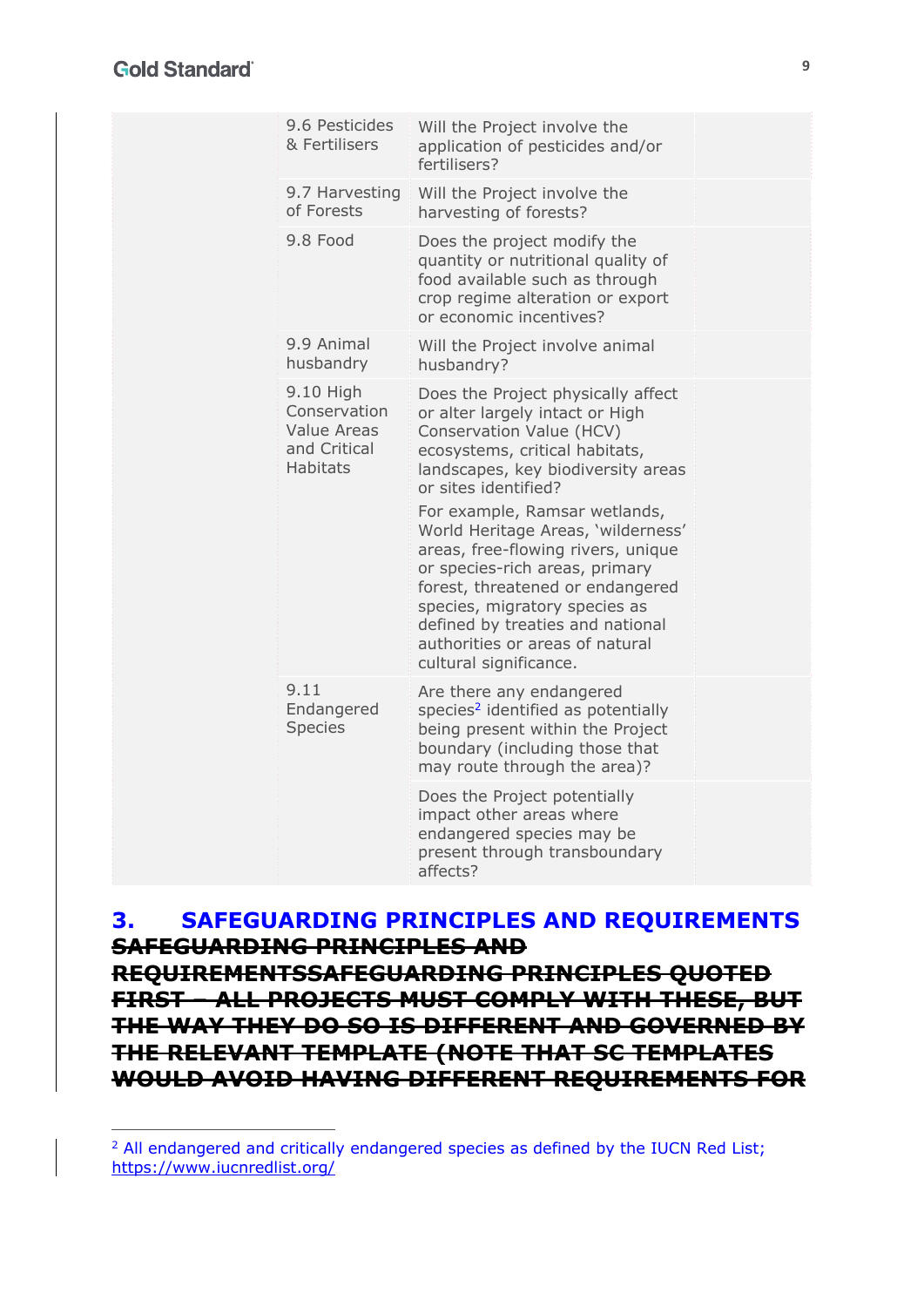## **DIFFERENT CERTS ON TEMPLATES, WILL LIKELY BE CARBON AND 'OTHER').**

Original Mandatory Requirements affecting all projects are given in the Standard as 'Requirements'. All certs must align with these.

Projects applying GHG product requirements are listed afterwards (suggest moving assessment question to the template for clarity).

Note, I have some comments on gender – I suggest that some of the questions be guidance/best practice, rather than Requirements. I also have a comment on Negative economic consequences)

Rationale – if this is not done, then we end up having a Standard that is not universally followed and we have the situation now where new cert projects do not technically or visibly comply with the published, publically available Standard (only an offline interpretation of)

**2.** 3.0. 3.0 SOCIAL & ECONOMIC SAFEGUARDING PRINCIPLES and REQUIREMENTS AND REQUIREMENTS

Safeguarding Principles and REQUIREMENTS

# **Principle 1 – Human Rights**

The Gold Standard Certification:

- (a) (a) Recognises the centrality of human rights to sustainable development, poverty alleviation and ensuring fair distribution of development opportunities and benefits; and supports "universal respect for, and observance of, human rights and fundamental freedoms for all $^{\prime\prime 13}$ .  $\{1\}$
- (b) (b) Ooes not recognise or support Projects that may contribute to violations of a state's State's human rights obligations and the core international human rights treaties<sup>4</sup>, aand seeks to support the protection and fulfilment of human rights.

<sup>3</sup> Charter of the United Nations, Article 1, para 3. http://www.un.org/en/sections/uncharter/chapter-i/index.html

<sup>4</sup> These include the following: International Convention on the Elimination of All Forms of Racial Discrimination (1969), International Covenant on Civil and Political Rights (1976), International Covenant on Economic, Social and Cultural Rights (1976), Convention on the Elimination of All Forms of Discrimination against Women (1981), Convention against Torture and Other Cruel, Inhuman or Degrading Treatment or Punishment (1987),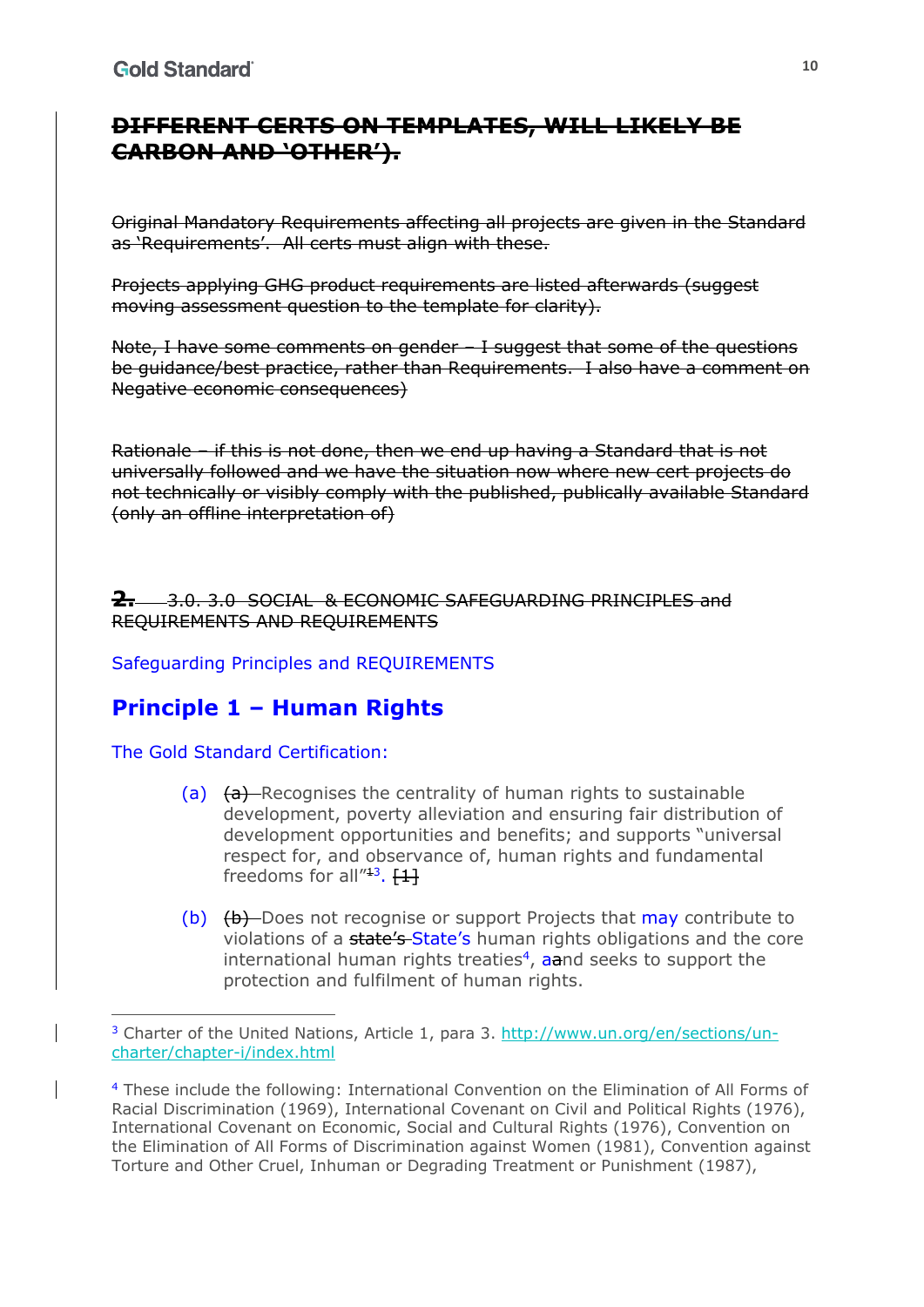$(c)$   $(e)$  -Upholds the principles of accountability and the rule of law, participation and inclusion, and equality and non-discrimination, noting that prohibited grounds of discrimination include race, ethnicity, gender, age, language, disability, sexual orientation, religion, political or other opinion, national or social or geographical origin, property, birth or other status including as an indigenous person or as a member of a minority.

#### The Gold Standard Certification requires that

- 3.1.1 The Project Developer and the Project shall respect internationally proclaimed human rights and shall not be complicit in violence or human rights abuses of any kind as defined in the Universal Declaration of Human Rights<sup>5</sup>.
- 3.1.2 The Project shall not discriminate with regards to participation and inclusion.

### 2.1 **3.2 Principle 2 – Gender Equality and Women's Rights**

The Gold Standard Certification:

- (a) Promotes gender equality and the empowerment of women.
- (b) Does not recognise Projects that contribute to discrimination against women or reinforce gender-based discrimination and/or inequalities
- (c) Recognises and seeks to contribute to SDG 5 Achieve gender equality and empower all women and girls. The Project Developers areshall referred to the Gold Standard Gender Equality Requirements Guidelines and Gold Standard Gender Policy for further details in this regard.

#### The Gold Standard Certification requires that

3.2.1 The Project shall not directly or indirectly reinforce gender-based discrimination and shall not lead to/contribute to adverse impacts on gender equality and/or the situation of women. Specifically, this shall include (not exhaustive):

Convention on the Rights of the Child (1990), International Convention on the Protection of the Rights of All Migrant Workers and Members of Their Families (2003), International Convention for the Protection of All Persons from Enforced Disappearance (2010), Convention on the Rights of Persons with Disabilities (2008).

<sup>5</sup> http://www.un.org/en/universal-declaration-human-rights/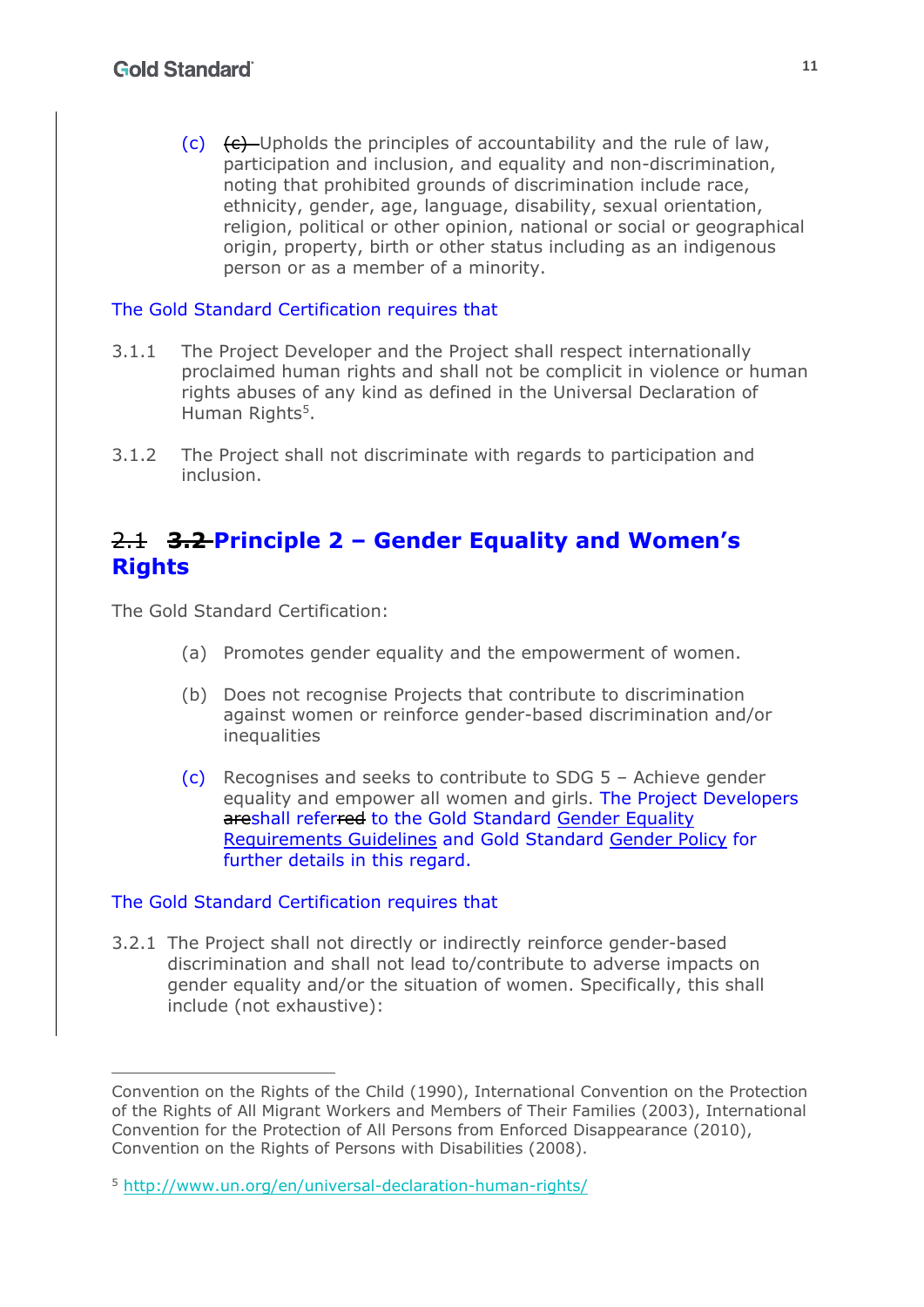- (a) Sexual harassment and/or any forms of violence against women address the multiple risks of gender-based violence, including sexual exploitation or human trafficking.
- (b) Slavery, imprisonment, physical and mental drudgery, punishment or coercion of women and girls.
- (c) Restriction of women's rights or access to resources (natural or economic).
- (d) Recognise women's ownership rights regardless of marital status adopt project measures where possible to support to women's access to inherit and own land, homes, and other assets or natural resources.
- 3.2.2 Projects shall apply the principles of nondiscrimination, equal treatment, and equal pay for equal work, specifically:
	- (a) Where appropriate for the implementation of a Project, paid, volunteer work or community contributions will be organised to provide the conditions for equitable participation of men and women in the identified tasks/activities.
	- (b) Introduce conditions that ensure the participation of women or men in Project activities and benefits based on pregnancy, maternity/paternity leave, or marital status.
	- (c) Ensure that these conditions do not limit the access of women or men, as the case may be, to Project participation and benefits.
- 3.2.3 The Project shall refer to the country's national gender strategy or equivalent national commitment to aid in assessing gender risks.
- 3.2.4 4. Based on the Preliminary Review assessmentresponses to of Requirementassessment questions 1 above, Gold Standard may require that the Project seek the input of an Expert Stakeholder(s) and to include their recommendations in the Project design.

## **3.3 Principle 3 – Community Health, Safety and Working Conditions**

The Gold Standard Certification:

- (a) (a) Ensures that projects anticipate and avoid adverse impacts on the health and safety of affected communities during the Project's life cycle from both routine and non-routine circumstances.
- (a)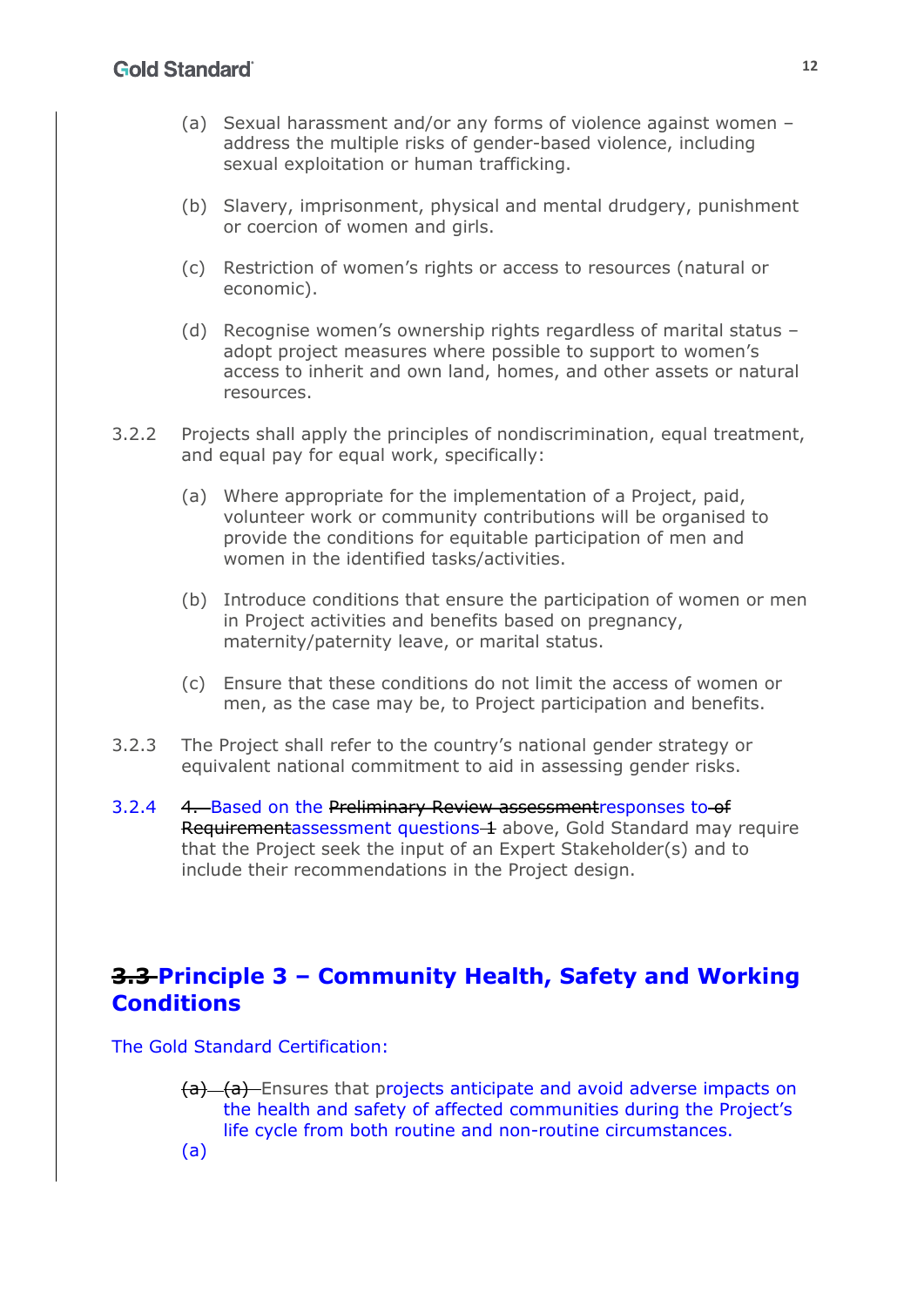(b)  $(b)$  Ensures that projects to provide workers with safe and healthy working conditions and to prevent accidents, injuries, and disease.

### 2.1.1 **REQUIREMENTS:**

The Gold Standard Certification requires that

3.3.1 The Project shall avoid community exposure to increased health risks $<sup>6</sup>$ </sup> and shall not adversely affect the health of the workers and the community.

2.1.1.1 The Project shall avoid community exposure to increased health risks[3] and shall not adversely affect the health of the workers and the community.

#### $\pm$

### **3.4 Principle 4 – Cultural Heritage, Indigenous Peoples, Displacement and Resettlement**

The Gold Standard certification:

- (a)  $(a)$  Promotes and supports the protection and preservation of cultural heritage and the equitable sharing of benefits from the use of cultural heritage.
- (b) (b) Advocates the avoidance of alteration, damage or removal of artifacts and objects of cultural value.
- (c) (c) Recognises and respects the prohibition of forced evictions and the use of violence generally.
- (d) (<del>d)</del> Recognises and fosters full respect for indigenous peoples' human rights as recognised under Applicable Law, including but not limited to their rights to self-determination, their lands, resources and territories, traditional livelihoods and cultures.
- (e) (e) Ensures that Projects that may impact indigenous peoples and local farmers are designed in a spirit of partnership with them, with their full and effective participation, with the objective of securing

 $6$  Such as (but not limited to) transmission of communicable diseases to water-borne, water-based, water-related, and vector-borne diseases, and communicable diseases (e.g. HIV, TB and malaria) that could result from the Project, taking into consideration the differentiated exposure to and higher sensitivity of marginalised groups, including communities living in voluntary isolation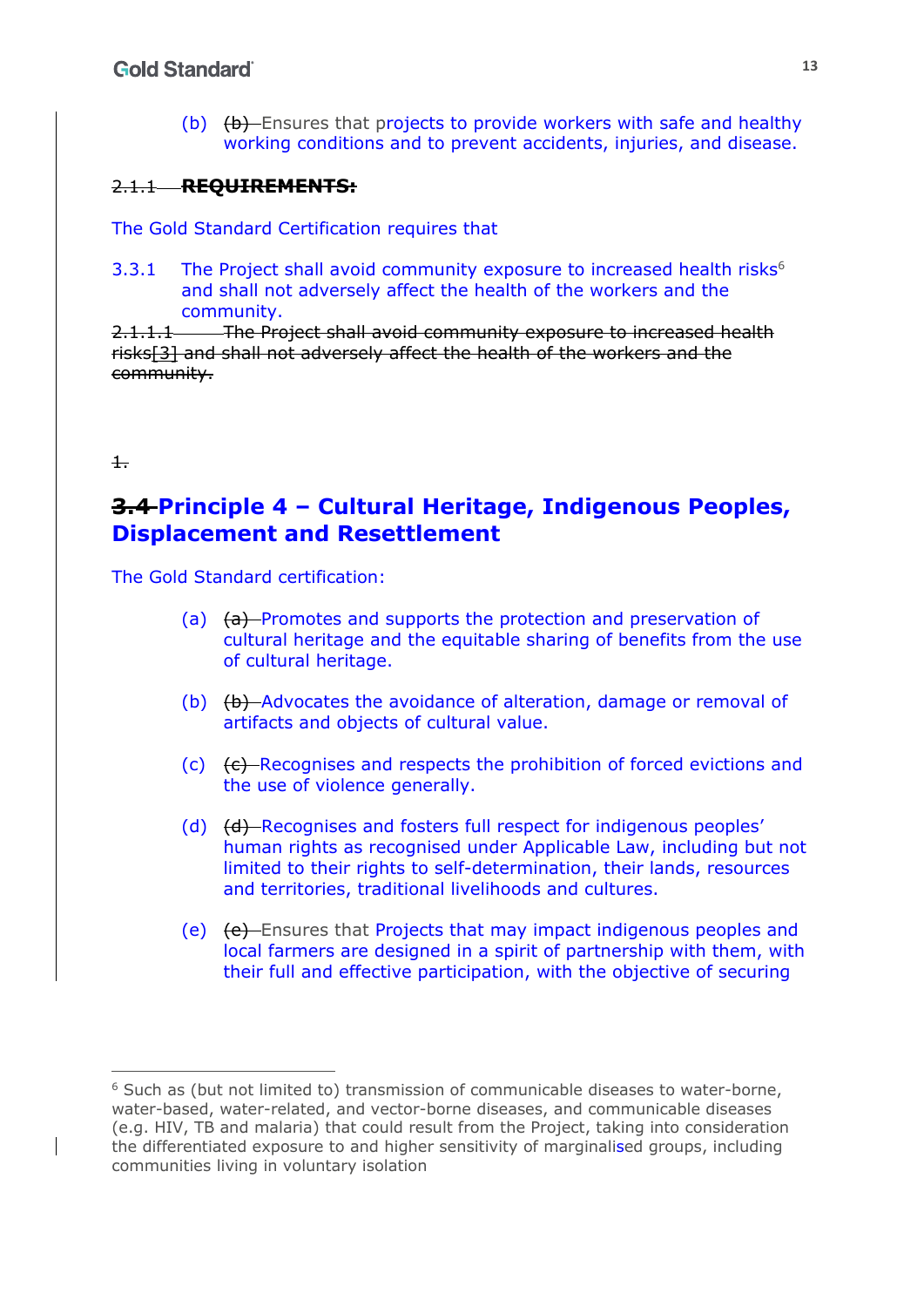their free, prior, and informed consent  $(FPIC)^7$  where their rights, lands, resources, territories, traditional livelihoods may be affected.

#### **REQUIREMENTS REQUIREMENTS**

### **Principle 4.1 - 3.4.1 Sites of Cultural and Historical Heritage**

The Gold Standard Certification requires that

- $3.4.1$   $1$ . The Project shall not involve or be complicit in the alteration, damage or removal of any sites, objects or structures of significant cultural heritage.
- 3.4.2 2. Where a Project proposes to utilise Cultural Heritage, including the knowledge, innovations, or practices of local communities, affected communities shall be informed of:
	- (a) (a) Their rights under Applicable Law, (a)
	- $(a)$  (b) The scope and nature of the proposed commercial development; and
	- $(b)$
	- (c)  $\left( \epsilon \right)$  The potential consequences of such development.
- 3.4.3 3. The Project shall provide for equitable sharing of benefits from commercialisation of such knowledge, innovation, or practice, consistent with their customs and traditions.
- 3.4.4 4. The opinions and recommendations of an Expert Stakeholder(s) shall be sought and demonstrated as being included in the pProject design.

### **Principle 4.2 - 3.4.2 Forced Eviction and Displacement**

The Gold Standard Certification requires that

2.1.1.23.4.5 1. The Project shall not involve and shall not be complicit in the involuntary relocation of people.

 $<sup>7</sup>$  Free, Prior and Informed Consent (FPIC) is a specific right that pertains to indigenous</sup> peoples and is recognised in the United Nations Declaration on the Rights of Indigenous Peoples (UNDRIP). The normative framework of FPIC consists on a series of legal international instruments including the United Nations Declaration on the Rights of Indigenous Peoples (UNDRIP), the International Labour Organization Convention 169 (ILO 169), and the Convention on Biological Diversity (CBD), among many others, as well as national laws. Please refer to the link for further details.  $#$ http://www.fao.org/indigenous-peoples/our-pillars/fpic/en/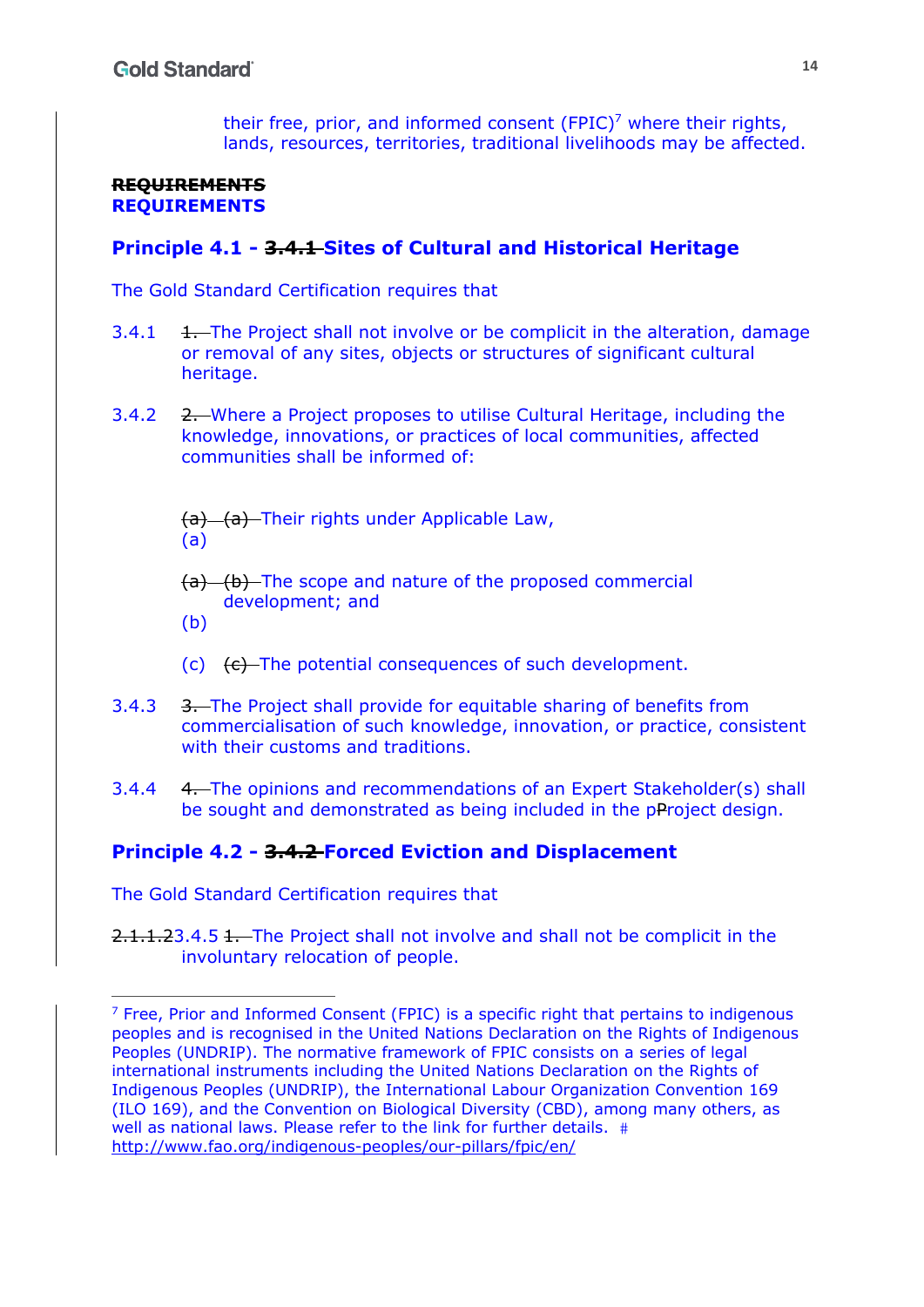- 2.1.1.33.4.6 The 2. Projects shall avoid physical (i.e., relocation or loss of shelter) and economic displacement (i.e., loss of assets or access to assets that leads to loss of income sources or means of livelihood), and mitigate displacement impacts on displaced persons and host communities when displacement cannot be avoided. In such cases, the Project shall integrate into the Project documentation a Resettlement Action Plan or Livelihood Action Plan as appropriate. Please refer to UNDP Standard 5: Displacement and Resettlement<sup>8</sup> requirements for further details in this regard.
- 3.4.7 3. The opinions and recommendations of an Expert Stakeholder(s) shall be sought and demonstrated as being included in the pProject design.

### **Principle 4.3 - 3.4.3 Land Tenure and other rights**

The Gold Standard Certification requires that

- 3.4.8 The Project Developer shall identify all such sites/matters potentially affected by the Project. For all such sites/matters identified the Project shall respect and safeguard:
	- (a) Legal rights, or
	- (b) Customary rights, or
	- (c) Special cultural, ecological, economic, religious or spiritual significance of people shall be demonstrably promoted/protected.
- 3.4.9 Changes in legal arrangements must be in line with relevant law and regulation and must be carried out in strict adherence with such laws. All legal disputes must be resolved prior to the Project being carried out in such areas. All such changes must be demonstrated as having been agreed with free, prior and informed consent.
- 3.4.10 The Project Developer must hold uncontested land title for the entire Project Boundary to complete Project Design Certification.
- 3.4.11 The opinions and recommendations of an Expert Stakeholder(s) shall be sought and demonstrated as being included in the pProject design.

### **Principle 4.4 - Indigenous people**<sup>9</sup>

<sup>8</sup> UNDP's Social and Environmental Standards;

https://www.undp.org/content/undp/en/home/librarypage/operations1/undp-social-andenvironmental-standards.html

<sup>&</sup>lt;sup>9</sup> There is no one universally accepted definition of indigenous peoples. For purposes of this Standard "Indigenous peoples" refers to distinct collectives, regardless of the local, national and regional terms applied to them (For example, "tribal people", "first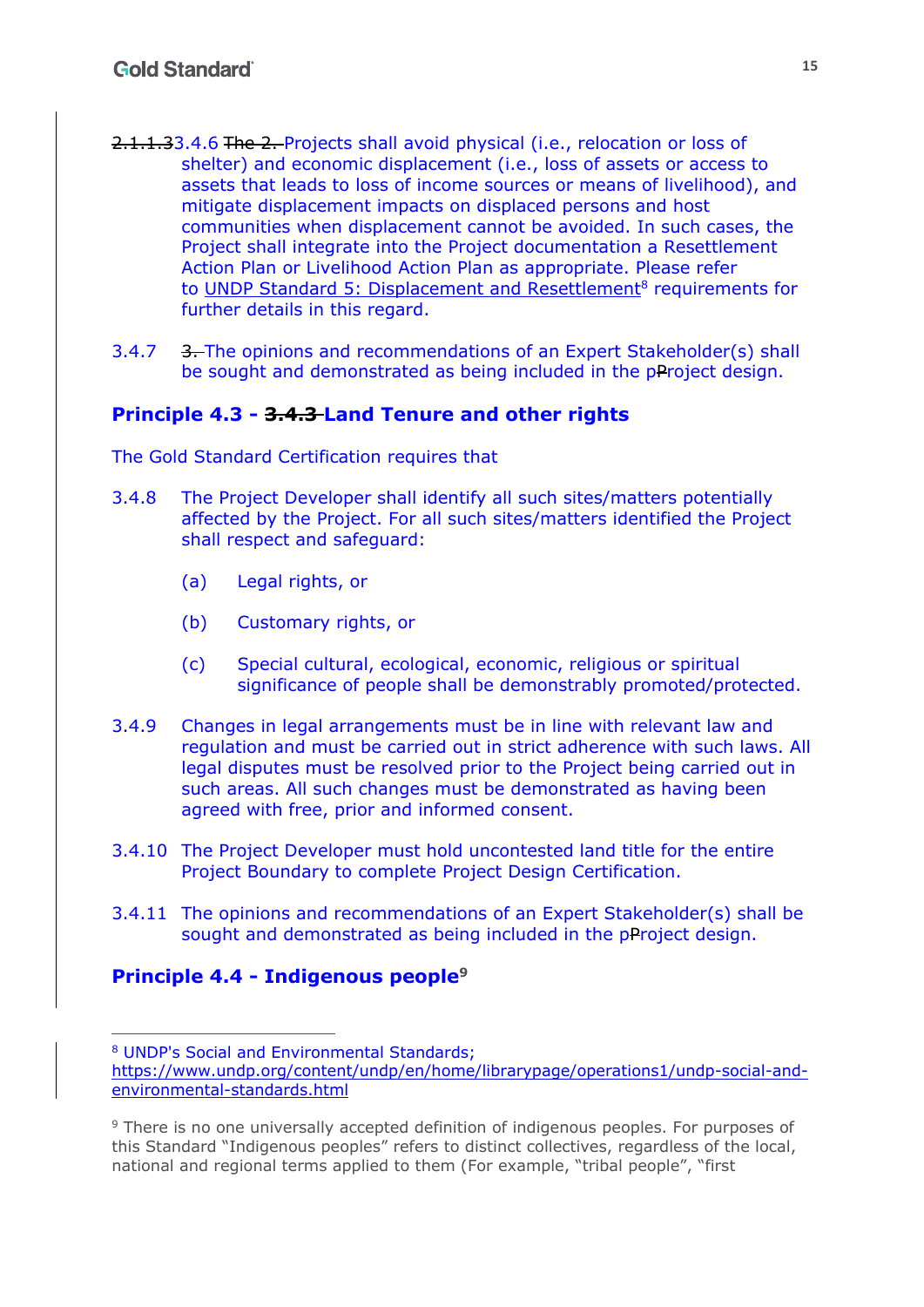The Gold Standard Certification requires that

- 3.4.12 The Project Developer shall identify all communities of Indigenous Peoples within the Project area of influence who may be affected directly or indirectly by the Project.
- 3.4.13 The Project Developer shall recognise and respect the indigenous people's collective rights to own, use, and develop and control the lands, resources and territories that they have traditionally owned, occupied or otherwise used or acquired, including lands and territories for which they do not yet possess title.
- 3.4.14 The Project Developer shall respect, protect, conserve and shall not take the cultural, intellectual, religious and spiritual property of indigenous peoples without their free, prior and informed consent (FPIC).
- 3.4.15 The Project Developer shall ensure that the indigenous people are provided with the equitable sharing of benefits to be derived from utilisation and/or commercial development of natural resources on lands and territories or use of their traditional knowledge and practices by the Project. This shall be done in a manner that is culturally appropriate and inclusive and that does not impede land rights or equal access to basic services including health services, clean water, energy, education, safe and decent working conditions and housing.
- 3.4.16 The opinions and recommendations of an Expert Stakeholder(s) shall be sought and demonstrated as being included in the pProject design.

# **Principle 5 – Corruption**

The Gold Standard certification

(a) Does not recognise Projects that engage in, contribute to or reinforce corruption of any kind.

The Gold Standard Certification requires that

3.23.5.1 The Project shall not involve, be complicit in or inadvertently contribute to or reinforce corruption or corrupt Projects.

### **REQUIREMENTS**

peoples", "scheduled tribes", "pastoralist", "hill people."), who satisfy any of the more commonly accepted definitions of indigenous peoples. Including but not limited to those provided for in the Convention concerning Indigenous and Tribal Peoples in Independent Countries (ILO Convention No. 169), the Study on the Problem of Discrimination against Indigenous Populations (the "Martinez Cobo Study"), and the Working Paper on the Concept of "Indigenous People" prepared by the Working Group on Indigenous Populations.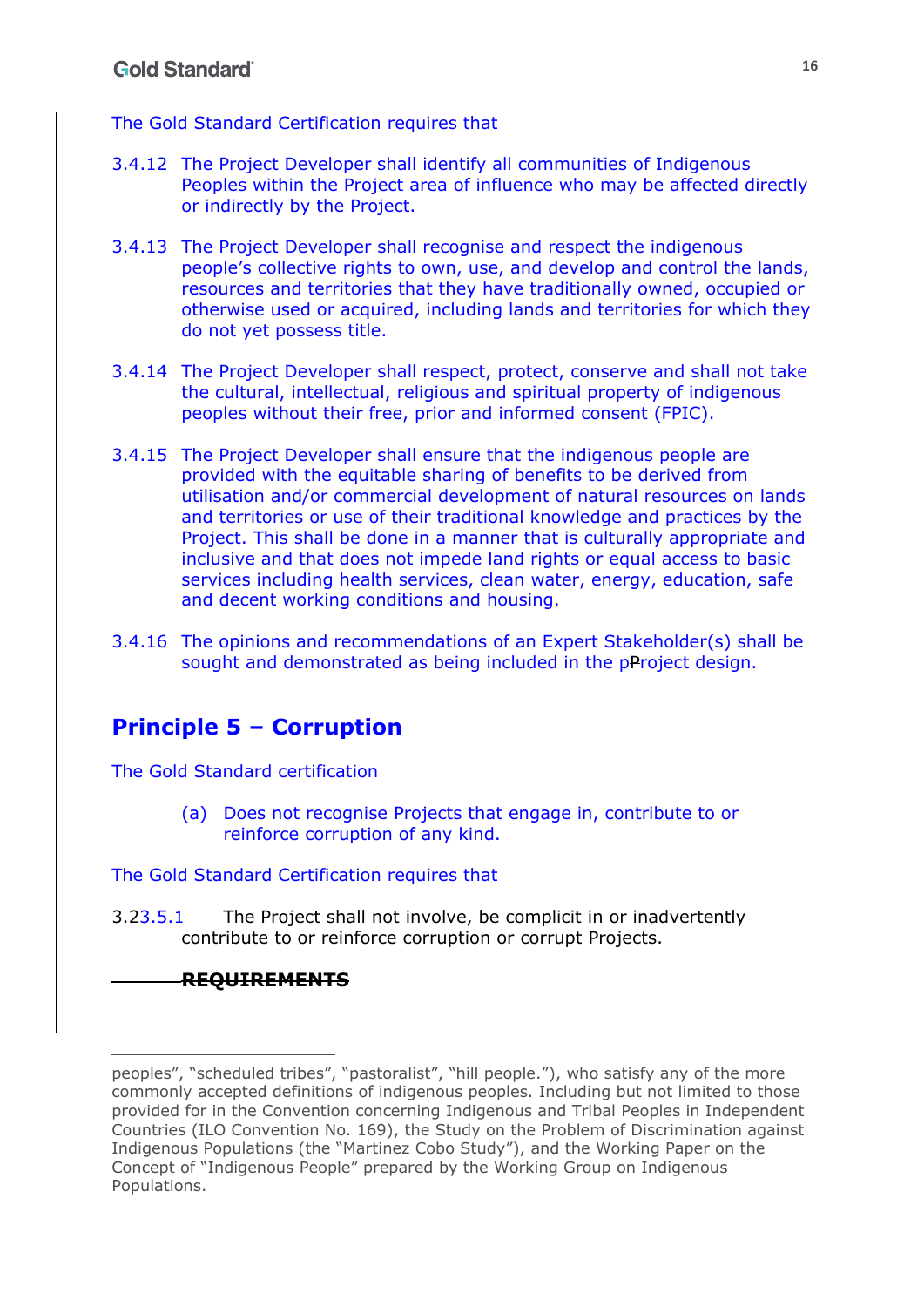## **4.0. ECONOMIC SAFEGUARDING PRINCIPLES and REQUIREMENTS**

## **Principle 6 – Economic Impacts**

The Gold Standard certification:

- (a) (a) Promotes equitable, sustainable economic growth and stability and Projects that are appropriate and considerate of the economic situation in which they are developed.
- $(b)$   $(b)$  Ensures that projects respect and promote worker's rights, promote the right to decent work, fair treatment, nondiscrimination, and equal opportunity for workers, and avoid the use of forced labour and child labour.
- $(c)$  (c)  $\left\{c\right\}$ -Prioritises appropriate and properly considered local employment and procurement wherever possible.

### **REQUIREMENTS**

### **Principle 6.1 - Labour Rights**

The Gold Standard Certification requires that

2.1.1.43.6.1 The Project Developer shall ensure that there is no forced labour and that all employment is in compliance with national labour and occupational health and safety laws, with obligations under international law, and consistency with the principles and standards embodied in the International Labour Organization (ILO) fundamental conventions<sup>10</sup>. Where these are contradictory and a breach of one or other cannot be avoided, then guidance shall be sought from Gold Standard. It requires that;

> (a) Workers shall be able to establish and join labour organisations. (a)

- (b) Working agreements with all individual workers shall be documented and implemented. These shall, at minimum, comprise:
	- i. Working hours (must not exceed 48 hours per week on a regular basis), AND

<sup>10</sup> ILO Conventions Nos. 29 and 105 (forced and bonded labour), 87 (freedom of association), 98 (right to collective bargaining), 100 and 111 (discrimination), 138 (minimum age), 182 (worst forms of child labour).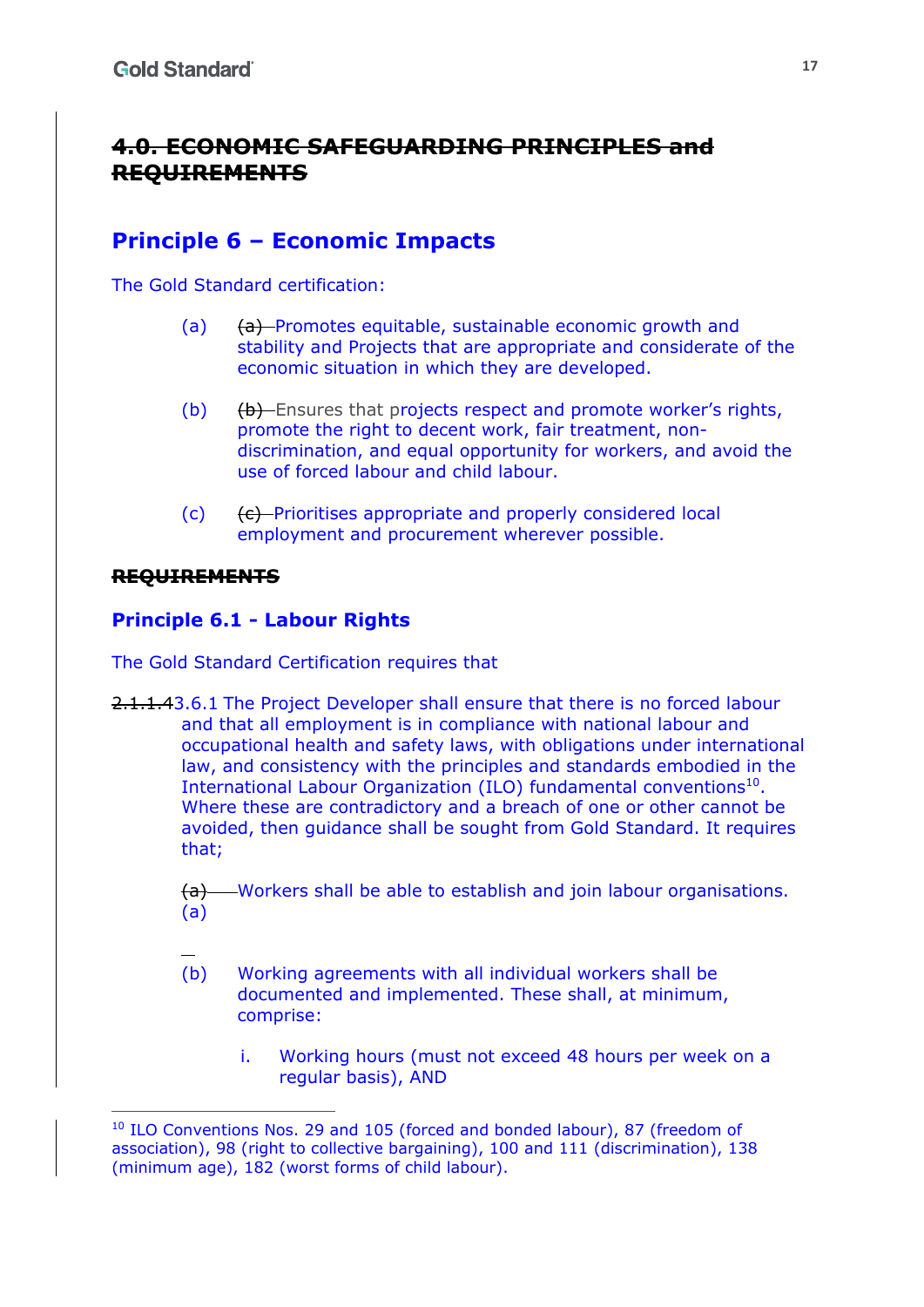- ii. Duties and tasks, AND
- iii. Remuneration (must include provision for payment of overtime), AND
- iv. Modalities on health insurance, AND
- v. Modalities on termination of the contract with provision for voluntary resignation by employee, AND
- vi. Provision for annual leave of not less than 10 days per year, not including sick and casual leave.

The Project Developer shall justify that the employment model applied is locally and culturally appropriate.

- 3.6.2 Child labour, as defined by the  $ILO$  Minimum Age Convention<sup>11</sup> is not allowed. The Project Developer shall use adequate and verifiable mechanisms for age verification in recruitment procedures. Exceptions are children for work on their families' property as long as:
	- (a) Their compulsory schooling (minimum of 6 schooling years) is not hindered, AND
	- (b) The tasks they perform do not harm their physical and mental development, AND
	- (c) The opinions and recommendations of an Expert Stakeholder shall be sought and demonstrated as being included in the project design.
	- (d) The Project Developer shall ensure the use of appropriate equipment, training of workers, documentation and reporting of accidents and incidents, and emergency preparedness and response measures.

### **Principle 6.2 - Negative Economic Consequences**

The Gold Standard requires that

3.6.3 The Project Developer shall demonstrate the financial sustainability of the Projects implemented, also including those that will occur beyond the Project Certification period.

The Projects shall consider economic impacts and demonstrate a consideration of potential risks to the local economy and how these have been taken into account in project design, implementation, operation and after the Project. Particular focus shall be given to vulnerable and

<sup>&</sup>lt;sup>11</sup> ILO Conventions and Recommendations on child labour: http://www.ilo.org/ipec/facts/ILOconventionsonchildlabour/lang--en/index.htm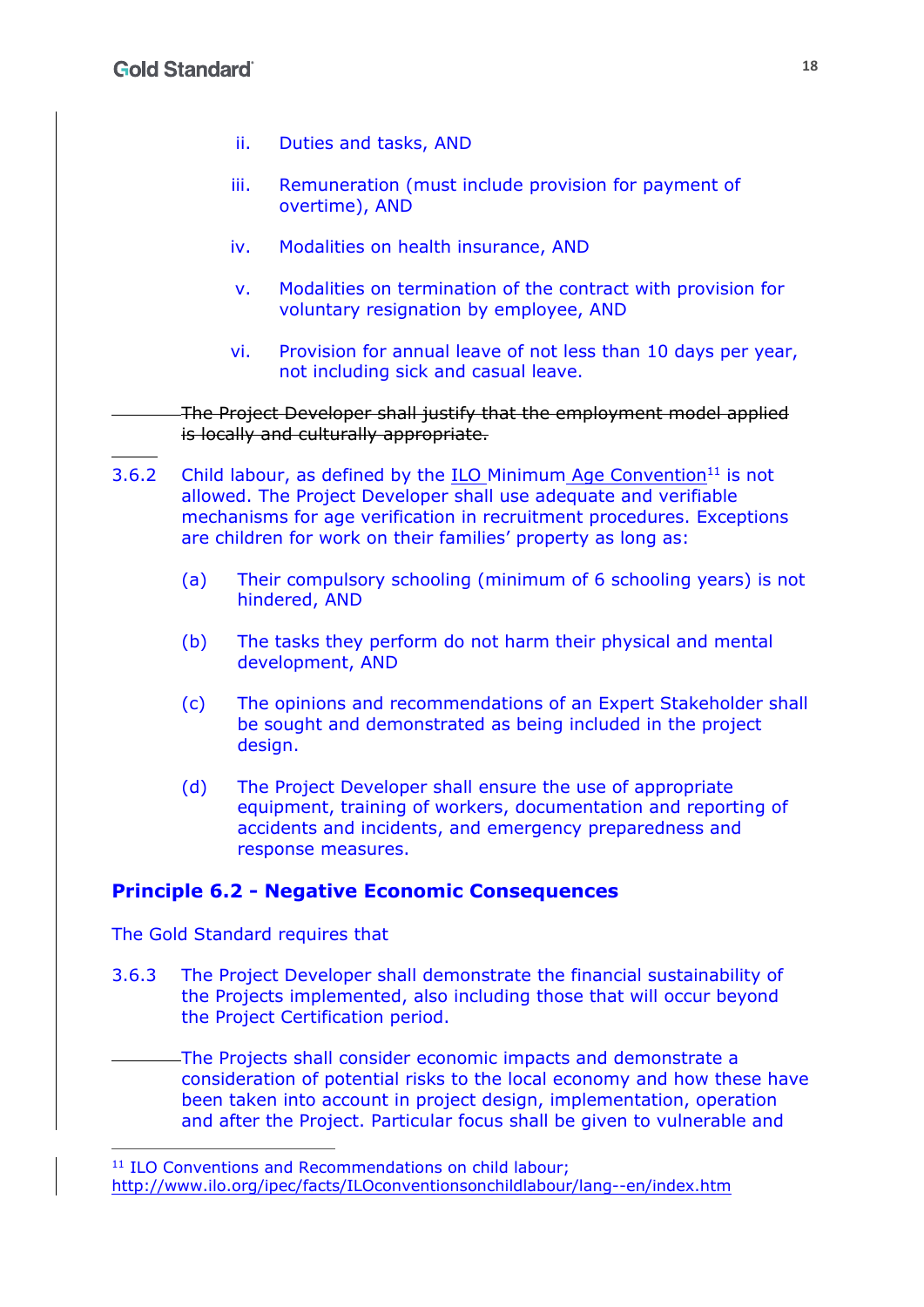marginalised social groups in targeted communities and that benefits are socially-inclusive and sustainable.

### ENVIRONMENTAL/ECOLOGICAL SAFEGUARDING PRINCIPLES and REQUIREMENTS

Gold Standard Certification:

(a) Promotes Climate Security (mitigation and adaptation) and Sustainable Development.

(b) Promotes sustainable management, protection, conservation, maintenance and rehabilitation of natural habitats and their associated biodiversity and ecosystem functions.

(a) (c) Requires a precautionary approach to natural resource conservation and avoids negative environmental impacts.

3.6.4

Projects applying GHG product requirements must also demonstrate compliance to the following Environmental & Ecological Safeguarding Requirements by following the guidance in the latest version of the GS4GG PDD and Monitoring Report Template.

Projects applying other certification pathways may be required to demonstrate compliance to Environmental & Ecological Safeguarding Principles differently.

### **REQUIREMENTS**

# **Principle 7 – Climate and Energy**

The Gold Standard Certification:

(a) Promotes Climate Security (mitigation and adaptation) and Sustainable Development.

### **Principle 7.1 - Emissions**

The Gold Standard requires that

3.7.1 Projects shall not increase greenhouse gas emissions over the Baseline Scenario unless this is specifically allowed within Activity Requirements or Gold Standard Approved Impact Methodologies.

### **Principle 7.2 - Energy supply**

The Gold Standard Certification requires that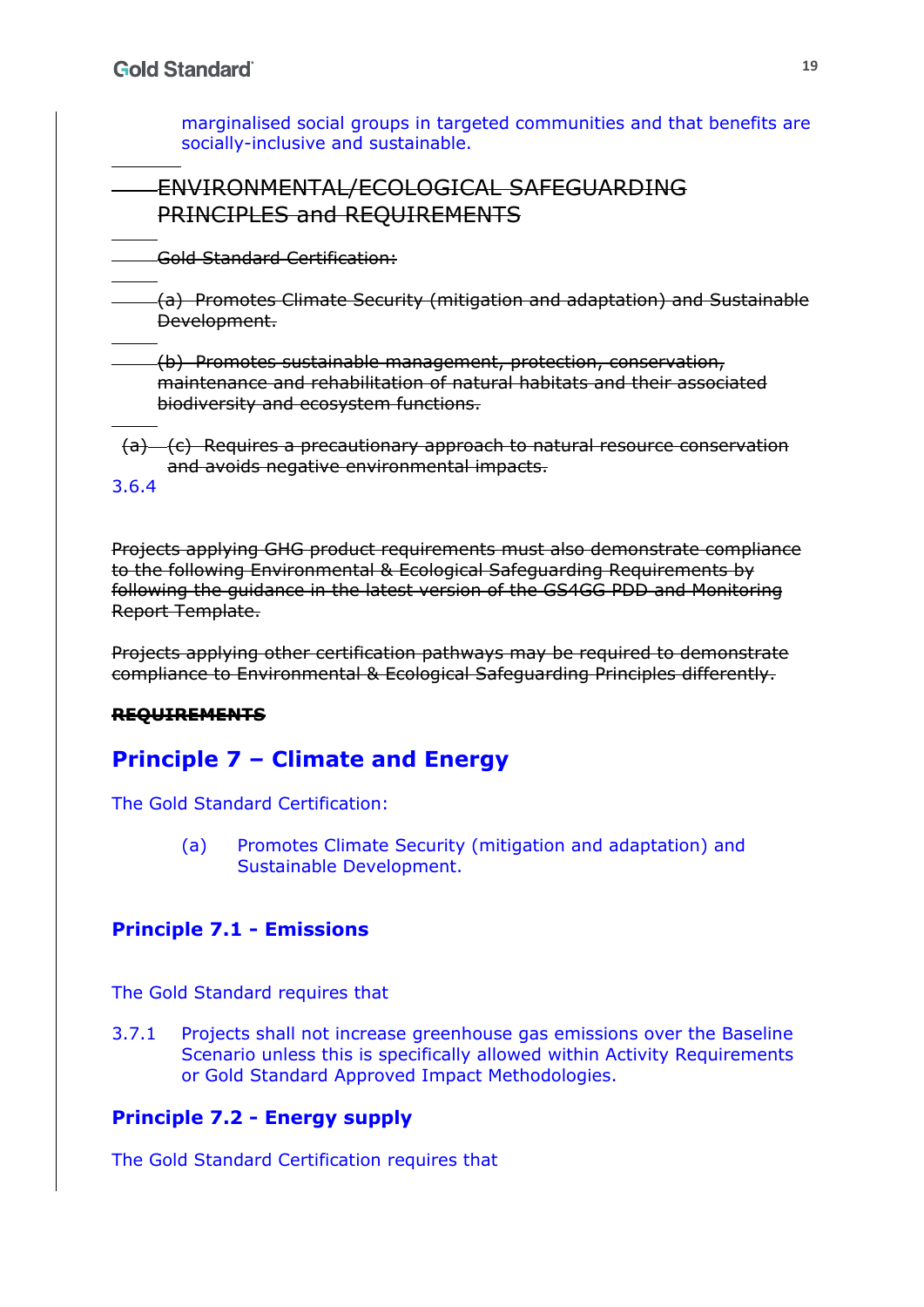#### **Gold Standard**

3.7.2 The Project shall not affect the availability and reliability of energy supply to other users.

### **Principle 8 - Water**

The Gold Standard Certification:

(a) Promotes sustainable management, protection, conservation, maintenance and rehabilitation of natural habitats and their associated biodiversity and ecosystem functions.

#### **Principle 8.1 - Impact on Natural Water Patterns/Flows**

#### The Gold Standard Certification requires that

The opinions and recommendations of an Expert Stakeholder (or multiple experts if appropriate) shall be sought and demonstrated as being included in the Project design and Monitoring Plan.

- 3.8.1 The Project shall ensure that water resources are conserved. For surface waters this means:
	- (a) Maintaining credible environmental flows, demonstrated demonstrated by providing a verifiable calculation demonstrating that shows that conservation is maintained at a level as advised by the independent Expert Stakeholder, and
	- a. Ensuring that any discharged waste-water discharged is of a high enough standard to allow beneficial reuse. For ground water this means limiting abstractions to levels less than, or equal to, rates of recharge. Managed aquifer recharge may be used to conserve groundwater resources. The project can use the
	- (b) Sources: hHistorical records, ongoing monitoring and reporting through data logging of physical measurements, online sources and/or, government data to assess the project risks/impacts.

Recommended mMethods: Quantitative documentation of all sources and volumes of water abstractions. Use of weirs and gauges, flow meters, pump energy consumption, transpiration rates, government data, -remote sensing.

At each Performance Certification the Project shall assess whether it is in an area of physical water stress or scarcity. The project can conduct anAn analysis of the water scarcity within the Project's physical area of influence (e.g., basin, watershed) and shall monitor the impact frequently.: The project can use

3.8.2 Sources: Aqueduct, GWSP Digital water Atlas, Water Risk Filter, WBCSD Global Water Tool, Water Stress Index Maplecroft, Water Scarcity Index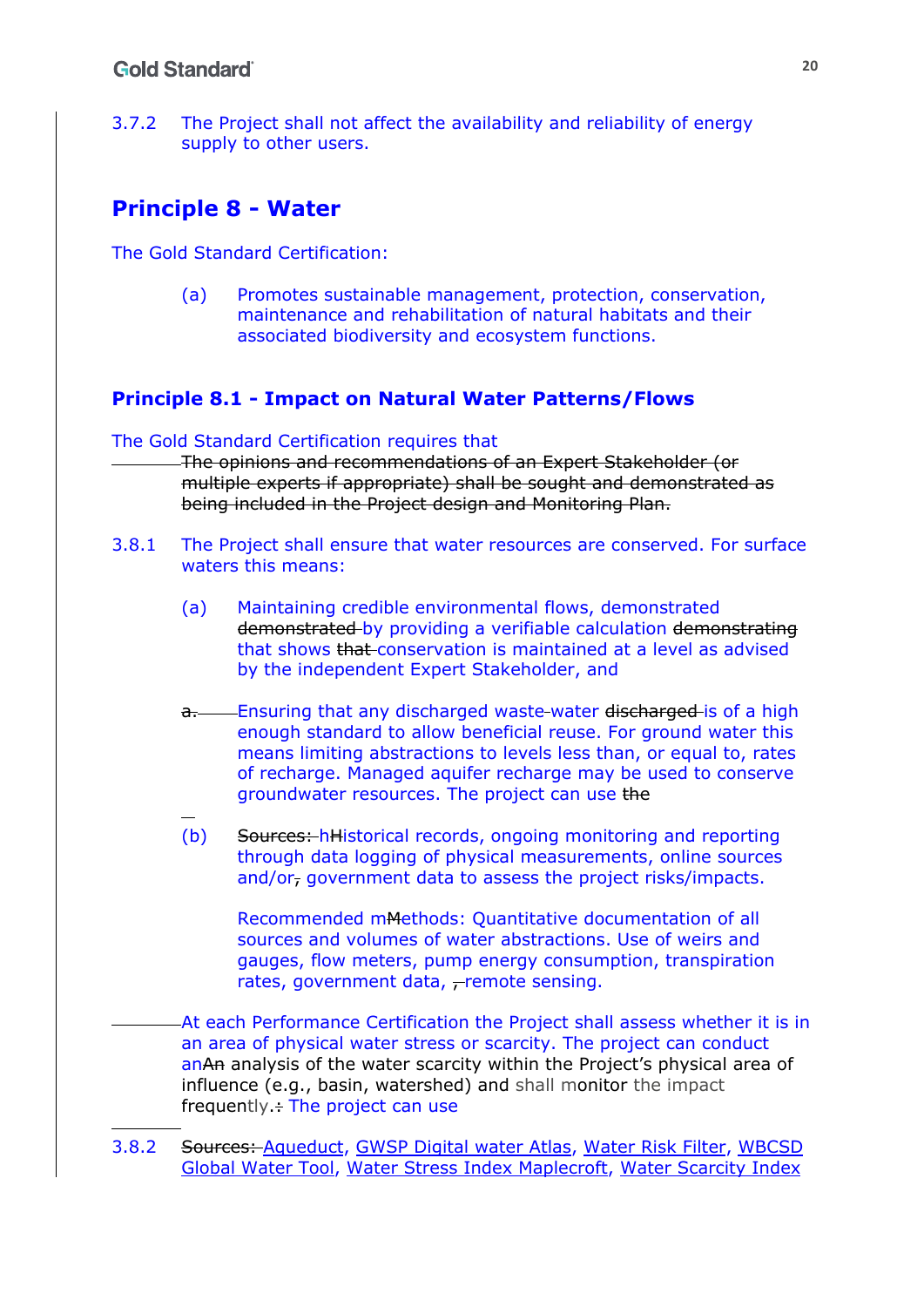Pfister or other recognised tools for water stress and scarcity assessment with in the Project's physical area of influence.

Method: An analysis of the water scarcity within the Project's physical area of influence (e.g., basin, watershed) and impacts Monitoring frequency.

3.8.3 The Project shall provide verifiable evidence of water stress experienced in the basin(s) in which the Project is active, and demonstrate that consumption of water by the Project (over Baseline) is negligible or will bring positive impacts or, at a minimum, not increase the overall annual basin stress.

The risk(s) of the Project negatively impacting the catchment shall be assessed and addressed to ensure its ongoing, long-term viability and impact on surrounding social-economic and environmental assets. The project can use

Sources: mMapping tools, or other appropriate nationally recognised tools in this regard.

- 3.8.4 Recommended methodsMethods include: online tools, engineering or physical assessment, . Use historical flow records, land use records, and verbal or written surveys with local agencies and residents. Examination of longitudinal and lateral conductivity to check connectivity of flows, including vertical connectivity (i.e., sufficient flows or dead zones).
- 3.8.5 Where the Project is involved in abstraction from water resources required to support biodiversity and other ecosystem services, an eflow assessment consistent with good practice, including a modern method outlined in one of the key references listed below must be undertaken. Alternatively, where local, national or regional regulation exists or where alternative approaches may be more appropriate then these may be put forward to Gold Standard for approval.
- 3.8.6 Where environmental flow assessments are impractical, the Project is required to demonstrate that the flow rate and variability is maintained from the abstracted water resource. A verifiable calculation shall be provided for each water source demonstrating total flow rates do not fall below levels that are contextually appropriate, as advised by an independent Expert Stakeholder.
- 3.8.7 The opinions and recommendations of Expert Stakeholder(s) shall be sought and demonstrated as being included in the pProject design and Monitoring Plan.

#### **Principle 8.2 - Erosion and/or Water Body Instability**

The Gold Standard Certification requires that

3.8.13.8.8 The risk of the Project negatively impacting the catchment and any risks impacting the Project's success shall be assessed and addressed.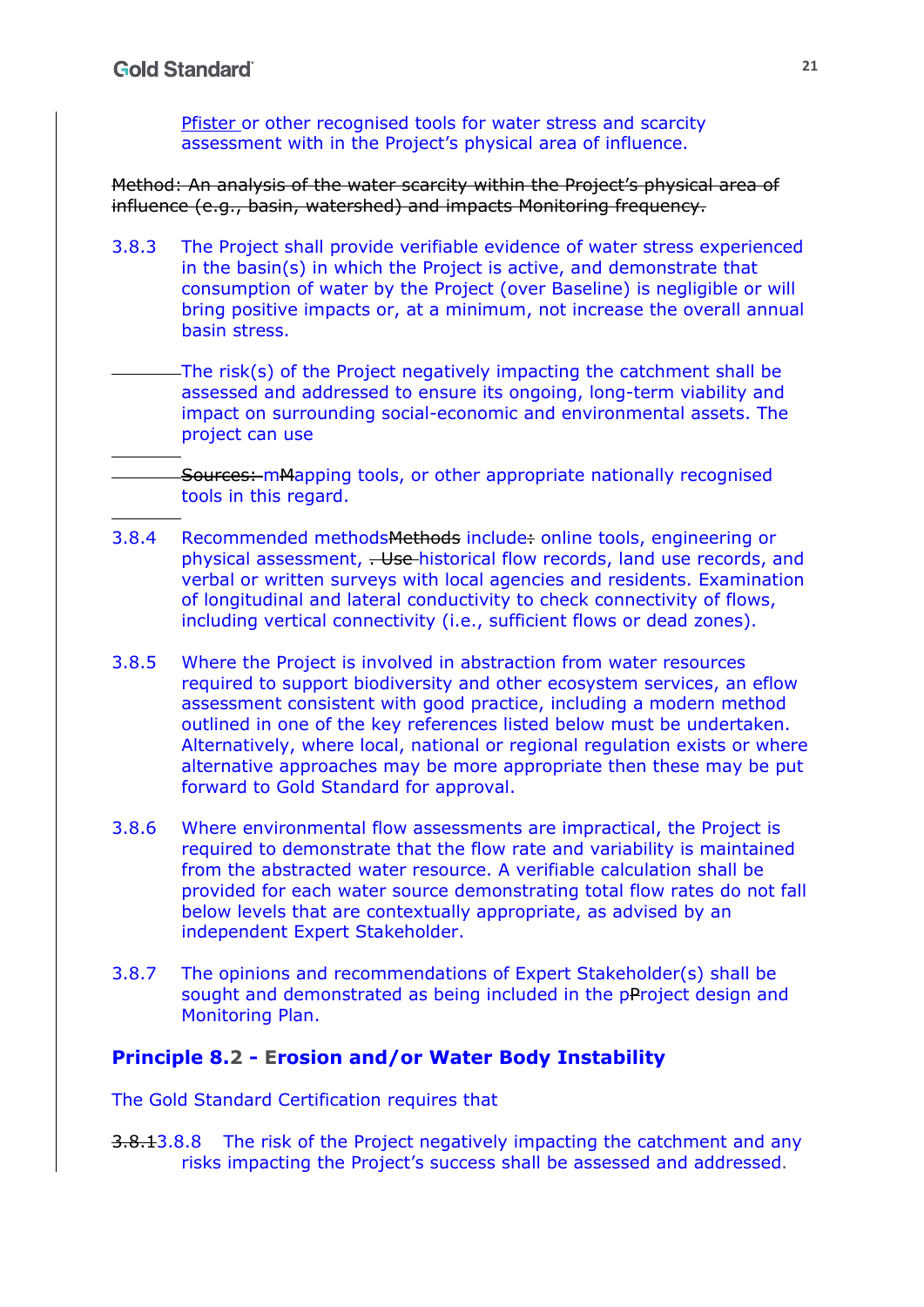The project shall ensure its ongoing, long-term viability and impact on surrounding social-economic and environmental assets. The project shall assess the sensitivity of the physical area of influence due to low percentage of impervious cover in a project (e.g., basin, catchment), susceptibility to erosion and water body instability, and lack of terrestrial habitat connectivity. The project can use

Sources: mMapping tools, or other appropriate nationally recognised tools, academic or published studies on the relevant area. The recommended methods include

Methods: oOnline tools, visual inspection, engineering or physical assessment, <del>Use historical land use records, aerial photographs, and</del> verbal or written surveys with local agencies and residents on the characterisation of geomorphology of water bodies.

- 3.8.9 The Project shall demonstrate that measures to ensure soil protection and minimised erosion are in place prior to the commencement of the Project.
- 3.8.10 The Project shall demonstrate that measures will be undertaken to ensure that surface and ground waters are protected from the impact of erosion and that these measures are in place prior to the commencement of the Project.
- 3.8.11 Measures shall be incorporated to reduce soil erosion on slopes (e.g., hedge and tree rows, natural terracing, infiltration strips, permanent ground cover). For these measures, the concept of the effective slope length shall be taken into account.
- 3.8.12 Impact shall be reassessed at a frequency appropriate to the context of the ecosystem affected. The monitoring approach and frequency shall be justified by reference to natural patterns and variations.
- 3.8.13 Where the Project takes place in a water scarce or water stressed area, the opinions and recommendations of an Expert Stakeholder shall be sought and demonstrated as being considered and incorporated into the pProject design.

### **Principle 98 - Environment, ecology and land use**

The Gold Standard Certification:

(a) Ensures a precautionary approach to natural resource conservation and avoids negative environmental impacts.

### **Principle 9.1 - Landscape Modification and Soil**

The Gold Standard Certification requires that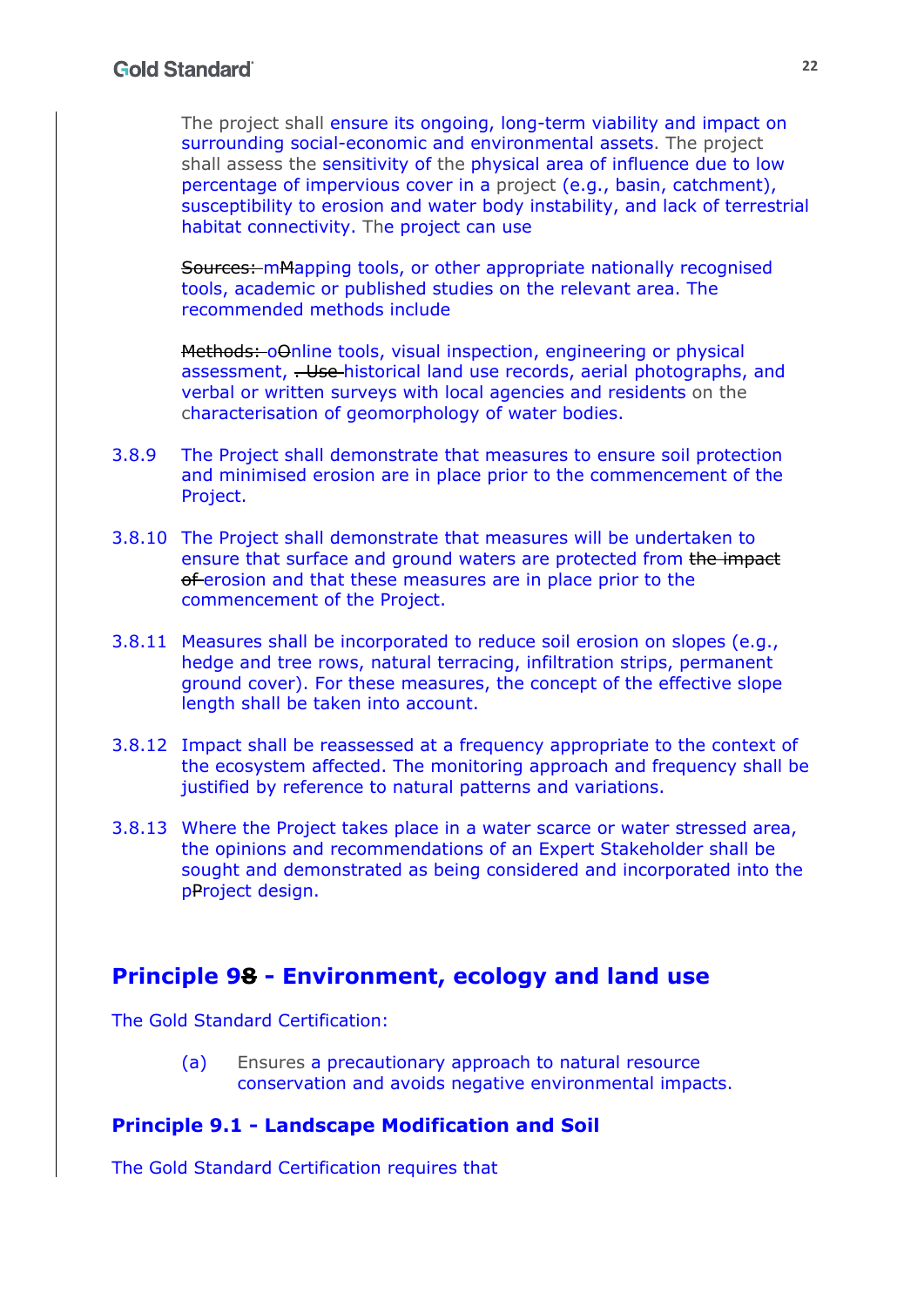- 3.9.1 The Project shall identify the functions and services provided by the landscape and demonstrate no net degradation in existing landscape function and services.
- 3.9.2 To ensure healthy soils the following aspects shall be identifiedidentified, and appropriate measures shall be put in place to protect them:
	- (a) Soil types, AND
	- (b) Biota, AND
	- (c) Erosion
- 3.9.3 Measures shall be incorporated to minimise soil degradation (e.g., through crop rotation, composting, no use of heavy machinery, use of N-fixing plants, reduced tillage, no use of ecologically harmful substances).
- 3.9.4 Projects that involve the production, harvesting, and/or management of living natural resources by small-scale landholders and/or local communities shall adopt the appropriate and culturally sensitive sustainable resource management practices.

### **Principle 9.2 - Vulnerability to Natural Disaster**

The Gold Standard Certification requires that

3.9.5 The Project shall avoid or minimise the exacerbation of impacts caused by natural or man-made hazards, such as landslides or floods that could result from land use changes due to Projects. The Project Developer shall include mitigation measures (if possible), the emergency preparedness plan and response strategies. The Project Developer shall disclose appropriate information about emergency preparedness and response Projects, resources, and responsibilities to affected communities.

### **Principle 9.3 - Genetic Resources**

The Gold Standard Certification requires that

3.9.6 Projects involving the use of GMOs<sup>12</sup> [5]are not eligible for Gold Standard Project Design Certification.

 $12$  An organism in which the genetic material has been altered in a way that does not occur naturally by mating and/or natural recombination. See 'FSC Interpretation on GMO – FSC-POL-30-602': https://ic.fsc.org/download.fsc-pol-30-602-2000-fsc-interpretationon-gmos-genetically-modified-organisms.a-499.pdf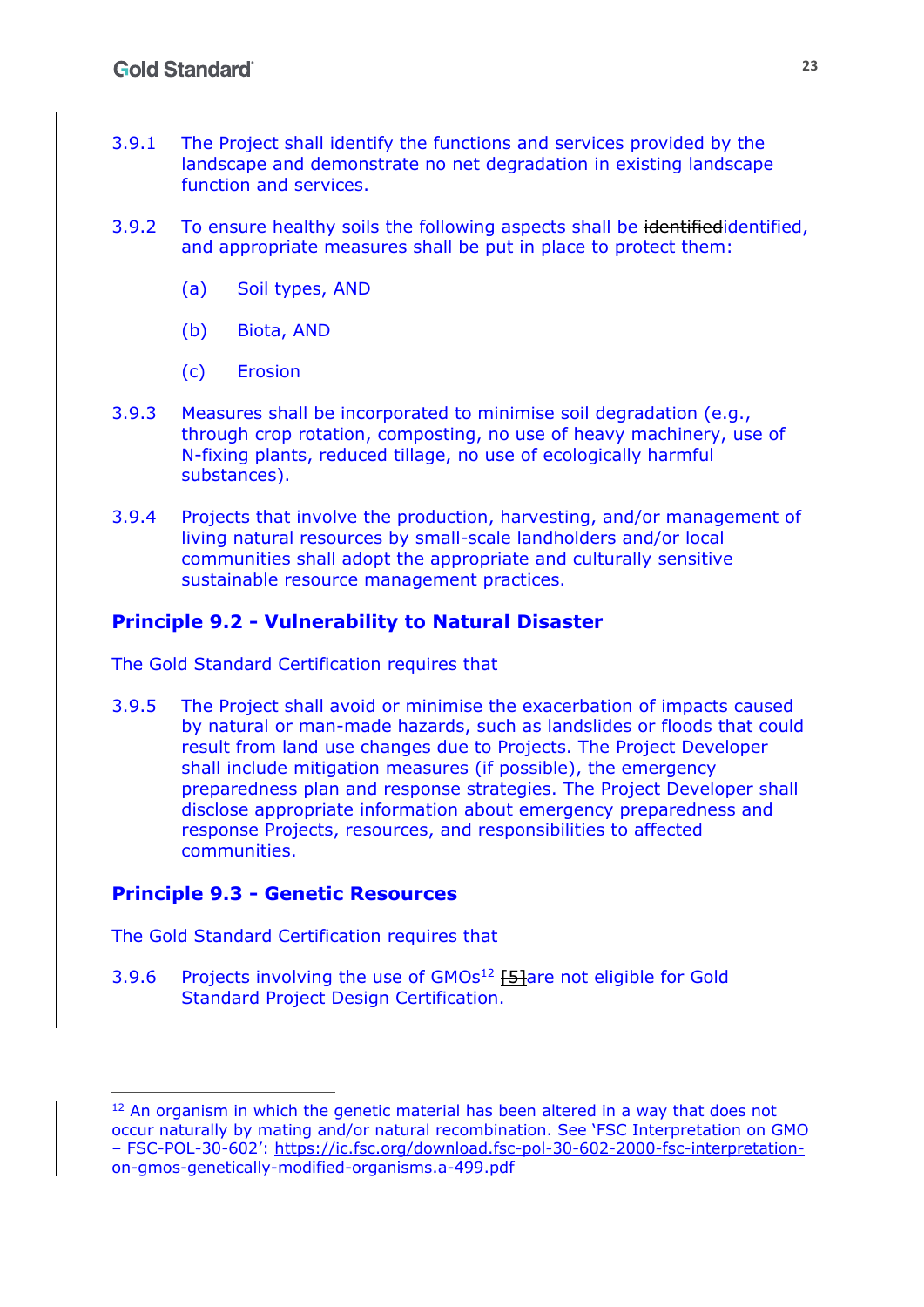3.9.7 An assessment for the risk of GMO contamination from outside the Project area and reasonable and appropriate counter measures should be taken.

### **Principle 9.4 - Release of pollutants**

The Gold Standard Certification requires that

- 3.9.8 The Project shall avoid the release of pollutants<sup>13</sup>[6]. This applies to the release of pollutants to air, water, and land due to routine, non-routine and accidental circumstances $[7]^{14}$ .
- 3.9.9 The Project Developer shall ensure that pollution prevention and control technologies and practices consistent with national regulation or international good practice are applied during the Project life cycle.
- All potential pollution sources that may result from the Project that cause the degradation of the quality of soil, air, surface and groundwater within the Project's area of influence shall be identified. Appropriate mitigation measures and monitoring shall be implemented to ensure the protection of resources. The project can use historical records, ongoing monitoring and reporting through data logging of physical measurements, online sources, government data. The recommended methods include quantitative documentation of all sources and volumes of water abstractions, uUse of weirs and gauges, flow meters, pump energy consumption, transpiration rates, government data.

#### 3.9.10

All potential pollution sources that may result from the Project that cause the degradation of the quality of soil, air, surface and groundwater within the Project's area of influence shall be identified. Appropriate mitigation measures and monitoring shall be implemented to ensure the protection of resources.

Sources: Historical records, ongoing monitoring and reporting through data logging of physical measurements, online sources, government data.

Methods: Quantitative documentation of all sources and volumes of water abstractions. Use of weirs and gauges, flow meters, pump energy consumption, transpiration rates, government data.

<sup>&</sup>lt;sup>13</sup> For the purposes of this Standard, the term "pollution" refers to both hazardous and non-hazardous pollutants in the solid, liquid, or gaseous phases, and includes other components such as pests, pathogens, thermal discharge to water, GHG emissions, nuisance odours, noise, vibration, radiation, electromagnetic energy, and the creation of potential visual impacts including light.

<sup>14</sup> Including those covered under the Convention on Long-range Transboundary Air Pollution, available at http://www.unece.org/env/lrtap/lrtap\_h1.html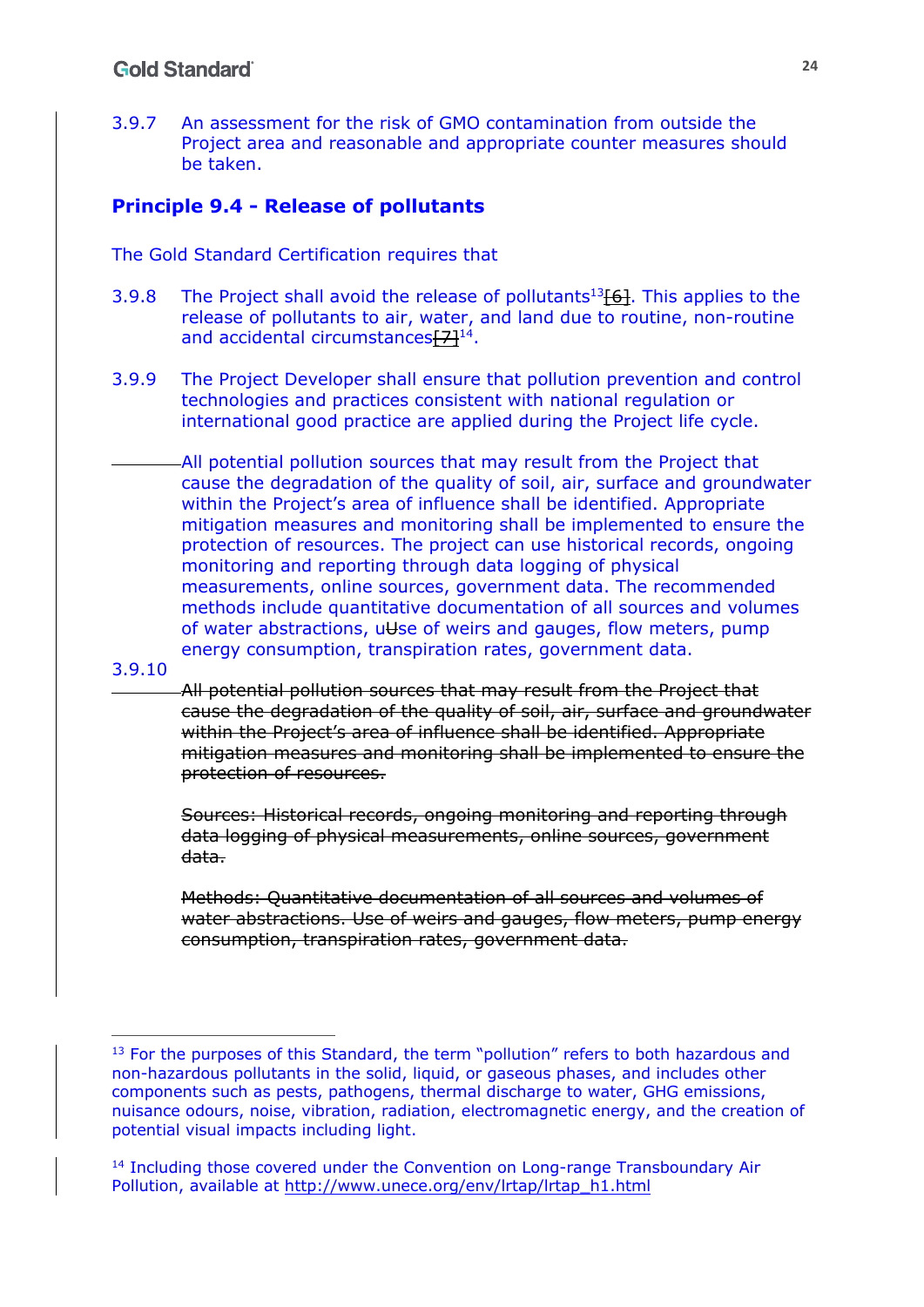The Project Developer shall provide explanation to support answer including sources and methods used, reasons for choice of sources and methods, estimation of impact, etc.

MANDATORY REQUIREMENTS: Requirements - Human Rights

1. The Project Developer and the Project shall respect internationally proclaimed human rights and shall not be complicit in violence or human rights abuses of any kind as defined in the Universal Declaration of Human Rights[2].

2. The Project shall not discriminate with regards to participation and inclusion.

Requirements 3.2 Principle 2 – Gender Equality and Women's Rights

The Gold Standard:

(i) Promotes gender equality and the empowerment of women.

(ii) Does not recognise Projects that contribute to discrimination against women or reinforce gender-based discrimination and/or inequalities.

(iii) Recognises and seeks to contribute to SDG 5 - Achieve gender equality and empower all women and girls.

Project Developers are referred to the Gold Standard Gender Equality Requirements Guidelines and Gold Standard Gender Policy.

### *MANDATORY REQUIREMENTS:*

1. The Project shall complete the following gender assessment questions in order to inform Requirements 2-4, below:

- **.** Is there a possibility that the Project might reduce or put at risk women's access to or control of resources, entitlements and benefits?
- **.** Is there a possibility that the Project can adversely affect men and women in marginalised or vulnerable communities (e.g., potential increased burden on women or social isolation of men)?
- Is there a possibility that the Project might not take into account gender roles and the abilities of women or men to participate in the decisions/designs of the project's activities (such as lack of time, child care duties, low literacy or educational levels, or societal discrimination)?
- . Does the Project take into account gender roles and the abilities of women or men to benefit from the Project's activities (e.g., Does the project criteria ensure that it includes minority groups or landless peoples)?
- . Does the Project design contribute to an increase in women's workload that adds to their care responsibilities or that prevents them from engaging in other activities?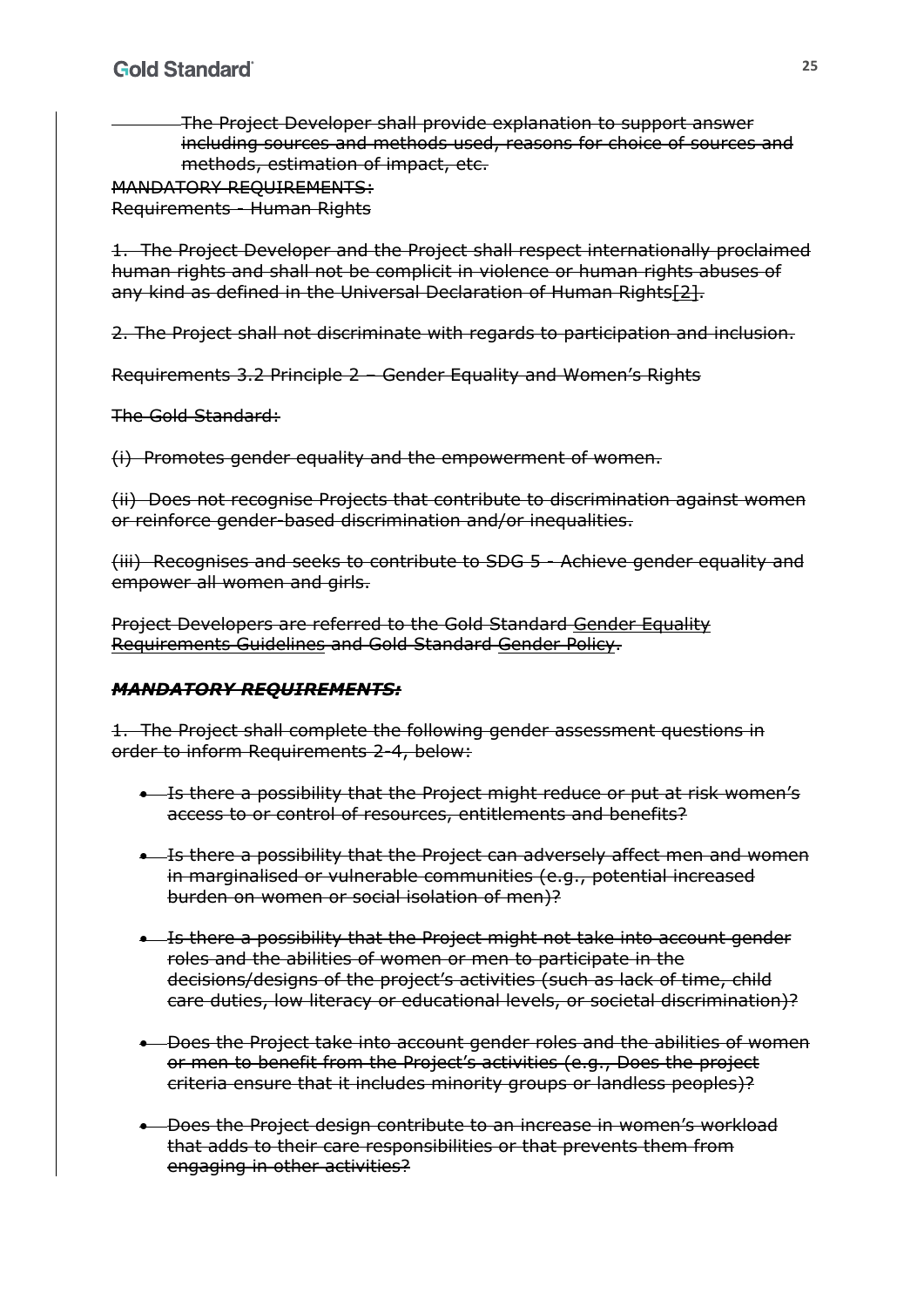- Would the Project potentially reproduce or further deepen discrimination against women based on gender, for instance, regarding their full participation in design and implementation or access to opportunities and benefits?
- Would the Project potentially limit women's ability to use, develop and protect natural resources, taking into account different roles and priorities of women and men in accessing and managing environmental goods and services?
- **.** Is there a likelihood that the proposed Project would expose women and girls to further risks or hazards?

2. The Project shall not directly or indirectly reinforce gender-based discrimination and shall not lead to/contribute to adverse impacts on gender equality and/or the situation of women. Specifically, this shall include (not exhaustive):

Sexual harassment and/or any forms of violence against women – address the multiple risks of gender-based violence, including sexual exploitation or human trafficking.

Slavery, imprisonment, physical and mental drudgery, punishment or coercion of women and girls.

Restriction of women's rights or access to resources (natural or economic).

Recognise women's ownership rights regardless of marital status – adopt project measures where possible to support to women's access to inherit and own land, homes, and other assets or natural resources.

3. Projects shall apply the principles of nondiscrimination, equal treatment, and equal pay for equal work, specifically:

 Where appropriate for the implementation of a Project, paid, volunteer work or community contributions will be organised to provide the conditions for equitable participation of men and women in the identified tasks/activities.

 Introduce conditions that ensure the participation of women or men in Project activities and benefits based on pregnancy, maternity/paternity leave, or marital status.

 Ensure that these conditions do not limit the access of women or men, as the case may be, to Project participation and benefits.

4. The Project shall refer to the country's national gender strategy or equivalent national commitment to aid in assessing gender risks.

5. Based on the Preliminary Review assessment of Requirement 1, above, Gold Standard may require that the Project seek the input of an Expert Stakeholder and to include their recommendations in the Project design.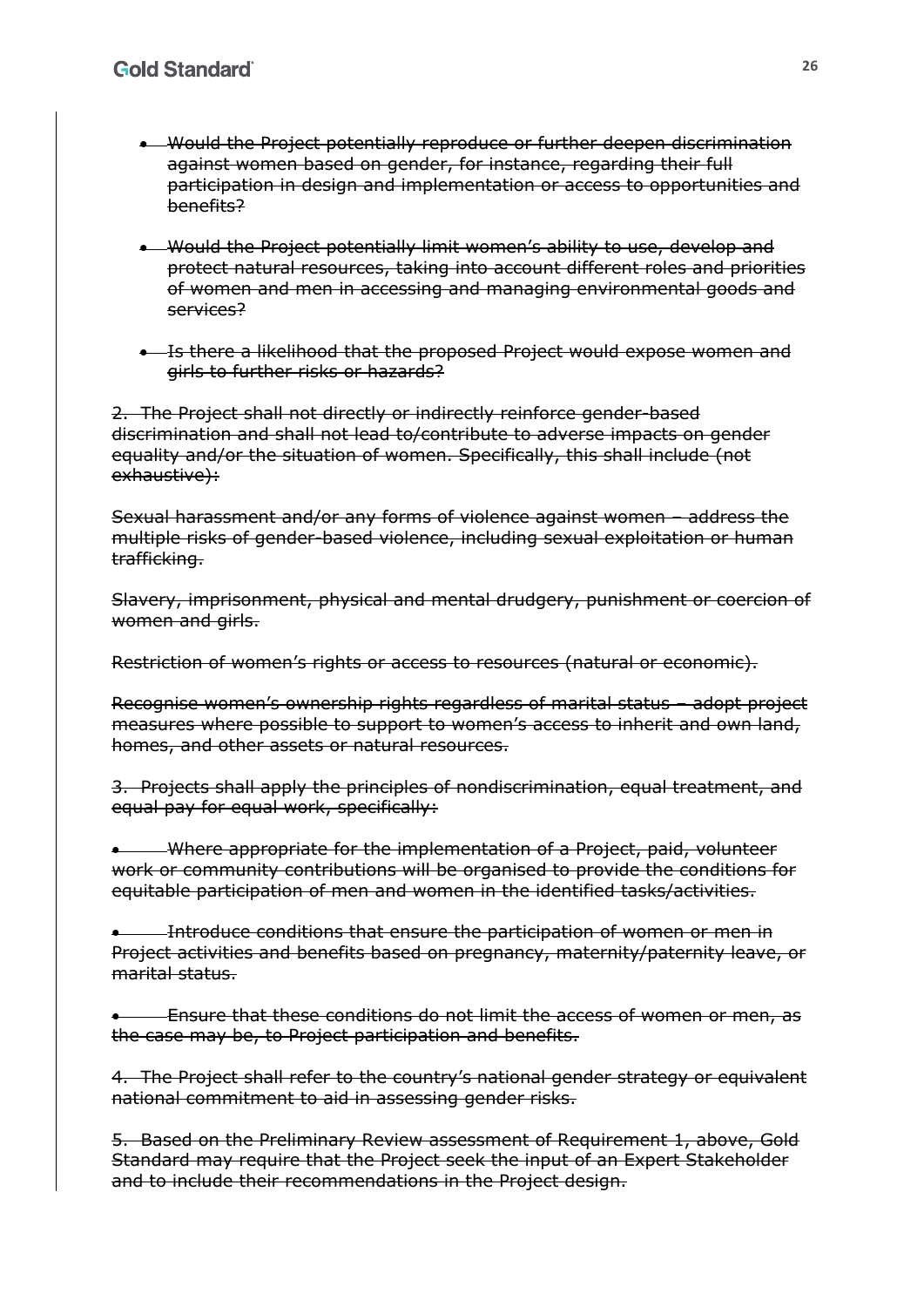3.3 Principle 3Requirements – Community Health, Safety and Working **Conditions** 

The Gold Standard:

(a) Requires Projects to anticipate and avoid adverse impacts on the health and safety of affected communities during the Project's life cycle from both routine and non-routine circumstances.

(b) Requires Projects to provide workers with safe and healthy working conditions and to prevent accidents, injuries, and disease.

#### *MANDATORY REQUIREMENTS:*

1. The Project shall avoid community exposure to increased health risks[3] and shall not adversely affect the health of the workers and the community.

3.4 Principle 4 – Cultural Heritage, Indigenous Peoples, Displacement and Resettlement

### **Principle 9.5 - Hazardous and Non-hazardous Waste**

The Gold Standard Certification requires that

- 3.9.11 Projects shall avoid or, when avoidance is not feasible, minimisze and control release of hazardous materials resulting from their production, transportation, handling, storage and use in the Project. Where avoidance is not possible, the health risks, including potential differentiated effects on men, women and children, of the potential use of hazardous materials shall be addressed appropriately.
- 3.9.12 Projects shall consider the use of less hazardous substitutes for such chemicals and materials and will avoid the manufacture, trade, and use of chemicals and hazardous materials subject to international bans or phase-outs due to their high toxicity to living organisms, environmental persistence, potential for bioaccumulation, or potential for depletion of the ozone layer $[8]^{15}$ .
- 3.9.13 All sources of waste and waste products shall be identified and classified. Waste products include amongst others:
	- (a) Chemical wastes, AND
	- (b) Containers, AND
	- (c) Fuels and oils, AND

<sup>&</sup>lt;sup>15</sup> As defined by international conventions or local legislation. Where local legislation and international conventions may diverge, the higher standard will apply.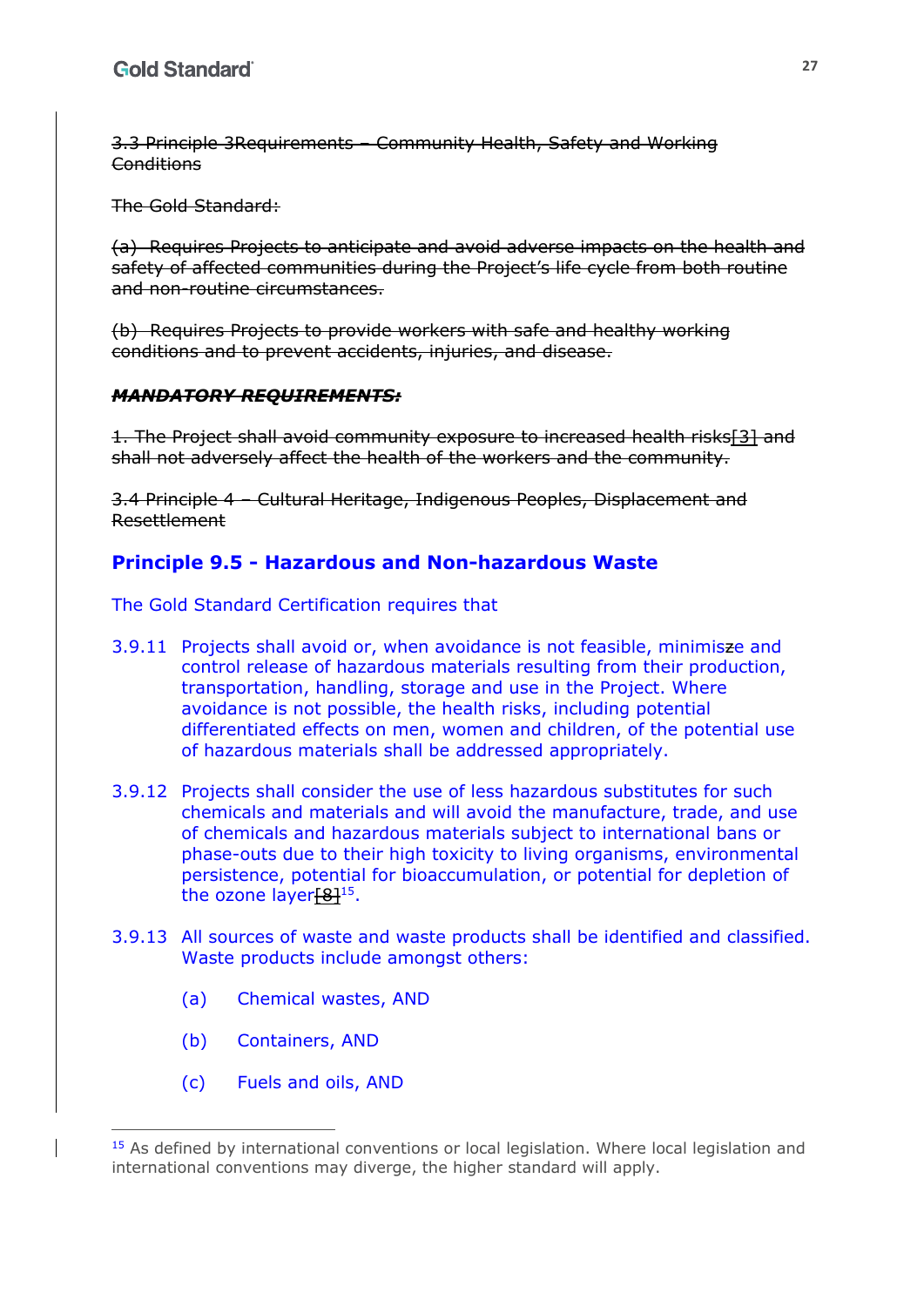- (d) Human waste, AND
- (e) Rubbish (including metals, plastics, organic and paper products), AND
- (f) Abandoned buildings, machinery or equipment.
- 3.9.14 Where waste generation may not be avoided, the Project shall reduce the generation of waste, and recover and reuse waste in a manner that is safe for human health and the environment.
- 3.9.15 Where waste may not be recovered or reused, it shall be treated, destroyed, or disposed of in an environmentally sound manner that includes the appropriate control of emissions and residues resulting from the handling and processing of the waste material.
- 3.9.16 If the generated waste is considered hazardous  $[9]$ <sup>16</sup>, reasonable alternatives for its environmentally sound disposal will be adopted while adhering to the limitations applicable to its transboundary movement $17$ [10].
- 3.9.17 The Project shall not make use of chemicals or materials subject to international bans or phase-outs. For example, DDT, PCBs and other chemicals listed in international conventions such as the Stockholm Conventions on Persistent Organic Pollutants or the Montreal Protocol.

### **Principle 9.6 - Pesticides & Fertilisers**

The Gold Standard Certification requires that

- 3.9.18 Projects involving pest management, the integrated pest management (IPM) and /or integrated vector management (IVM) approaches shall be adopted and aim to reduce reliance on chemical pesticides.
- 3.9.19 The health and environmental risks associated with pest management should be minimised with support, as needed, to institutional capacity

<sup>&</sup>lt;sup>16</sup> Shall be Consistent with the objectives of the Stockholm Convention on Persistent Organic Pollutants, available at http://chm.pops.int/default.aspx, and the Montreal Protocol on Substances that Deplete the Ozone Layer, available at http://ozone.unep.org/en/treaties-and-decisions/montreal-protocol-substances-depleteozone-layer. Similar considerations will apply to certain World Health Organization (WHO) classes of pesticides.

<sup>&</sup>lt;sup>17</sup> Transboundary movement of hazardous materials should be consistent with national, regional and international law, including the Basel Convention on the Control of Transboundary Movements of Hazardous Wastes and their Disposal, available at http://www.basel.int, and the London Convention on the Prevention of Marine Pollution by Dumping of Wastes and Other Matter, available at http://www.imo.org. For further guidance, the Strategic Approach to International Chemicals Management (SAICM) is a policy framework to foster the sound management of chemicals, available at http://www.saicm.org/.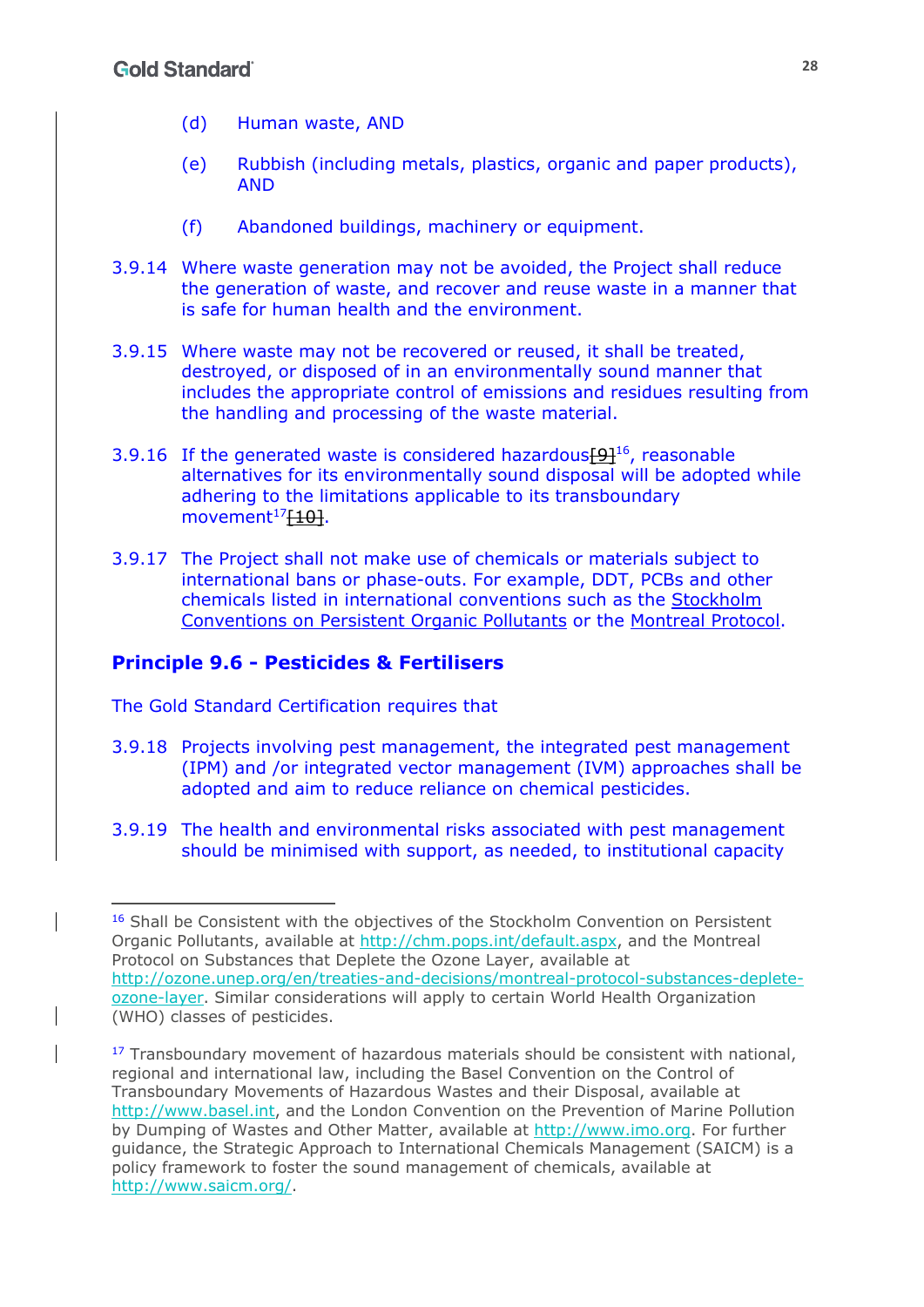development, to help regulate and monitor the distribution and use of pesticides and enhance the application of integrated pest management.

- 3.9.20 When Projects include pest management or the use of pesticides, pesticides that are low in human toxicity, known to be effective against the target species and have minimal effects on non-target species and the environment shall be selected.
- 3.9.21 There shall be a 'Chemical Pesticides Policy' that is documented, implemented and regularly updated. This policy shall include at a minimum:
	- (a) (a) Provisions for safe transport, storage, handling and application, AND
	- $(b)$   $(b)$  Provisions for emergency situations.
- 3.9.22 The Project Developer shall not purchase, store, manufacture, trade or use products that fall in Classes IA (extremely hazardous) and IB (highly hazardous) of the World Health Organization Recommended Classification of Pesticides by Hazard.
- 3.9.23 Fertilisers shall be avoided, or their use shall be minimised and justified. If the aerial application of fertiliser is used, then measures shall be put in place to prevent drift.

### **Principle 9.7 - Harvesting of Forests**

The Gold Standard Certification requires that

- 3.9.24 The Project shall:
	- (a)  $(a)$  Enhance the sustainable management of forests, including the application of independent, credible certification for commercial, industrial-scale timber harvesting, AND
	- (b) (b) Maintain or enhance biodiversity and ecosystem functionality in areas where improved forest management is undertaken.

### **Principle 9.8 - Food**

The Gold Standard Certification requires that

3.9.25 The Project activity shall not negatively influence access to and availability of food for people affected.

Requirements – Corruption

1. The Project shall not involve, be complicit in or inadvertently contribute to or reinforce corruption or corrupt Projects.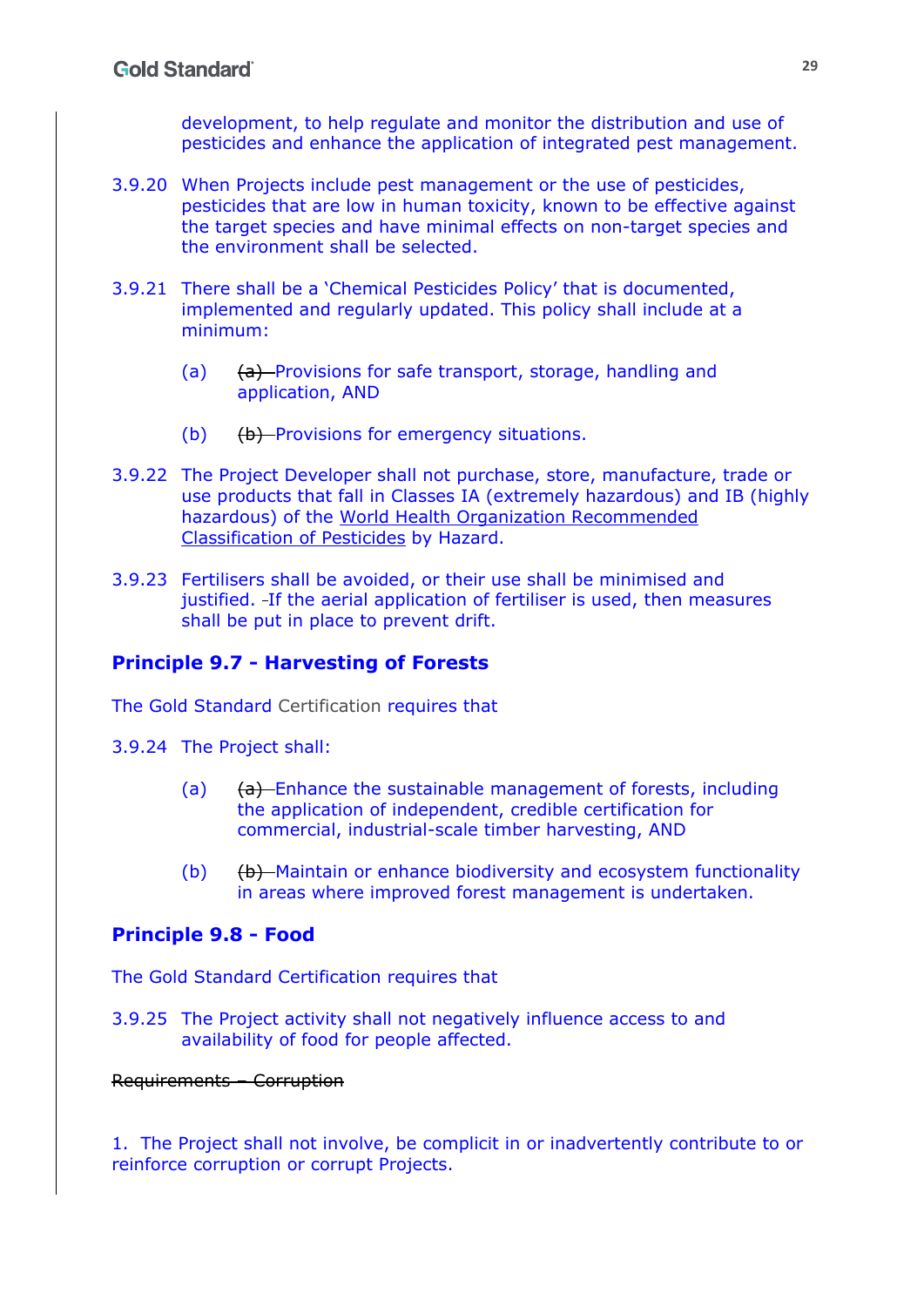### **Principle 9.9 - Animal husbandry**

The Gold Standard Certification requires that

- 3.9.26 The welfare of animals shall be ensured by:
	- (a) (a) Provision of sufficient drinking water, AND
	- (b) (b) Access to daylight, AND
	- (c)  $(e)$  The prohibition of cattle trainers, AND
	- (d)  $(d)$   $(d)$  No hindrance in their sensory perception and performing their basic needs, AND
	- (e) (e) Management policies and staff training to prevent mistreatment (evidence of animal mistreatment shall be treated as an immediate Non-conformity).
- 3.9.27 Excessive or inadequate use of veterinary medicines shall be avoided. Thus, all medications shall be:
	- (a) (a) Administered strictly according to label and package instructions, OR
	- (b)  $(b)$   $(b)$  -According to a trained veterinarian.
- 3.9.28 Injured or sick animals shall be treated and isolated, if necessary, for recovery.
- 3.9.29 Synthetic growth promoters including hormones shall not be administered.
- 3.9.30 Animals shall be exposed to the least stress possible during transportation and slaughtering.
- 3.9.31 Appropriate space per animal and stocking rates per land unit should be set according to their developmental and physical needs.

#### **Principle 9.10 - High Conservation Value Areas and Critical Habitats18**

 $18$  Critical habitats are a subset of both modified and natural habitats that require special attention. Critical habitats are areas with high biodiversity value, including any of the following features:

i. habitat of significant importance to Critically Endangered and/or Endangered species;

ii. habitat of significant importance to endemic and/or restricted-range species;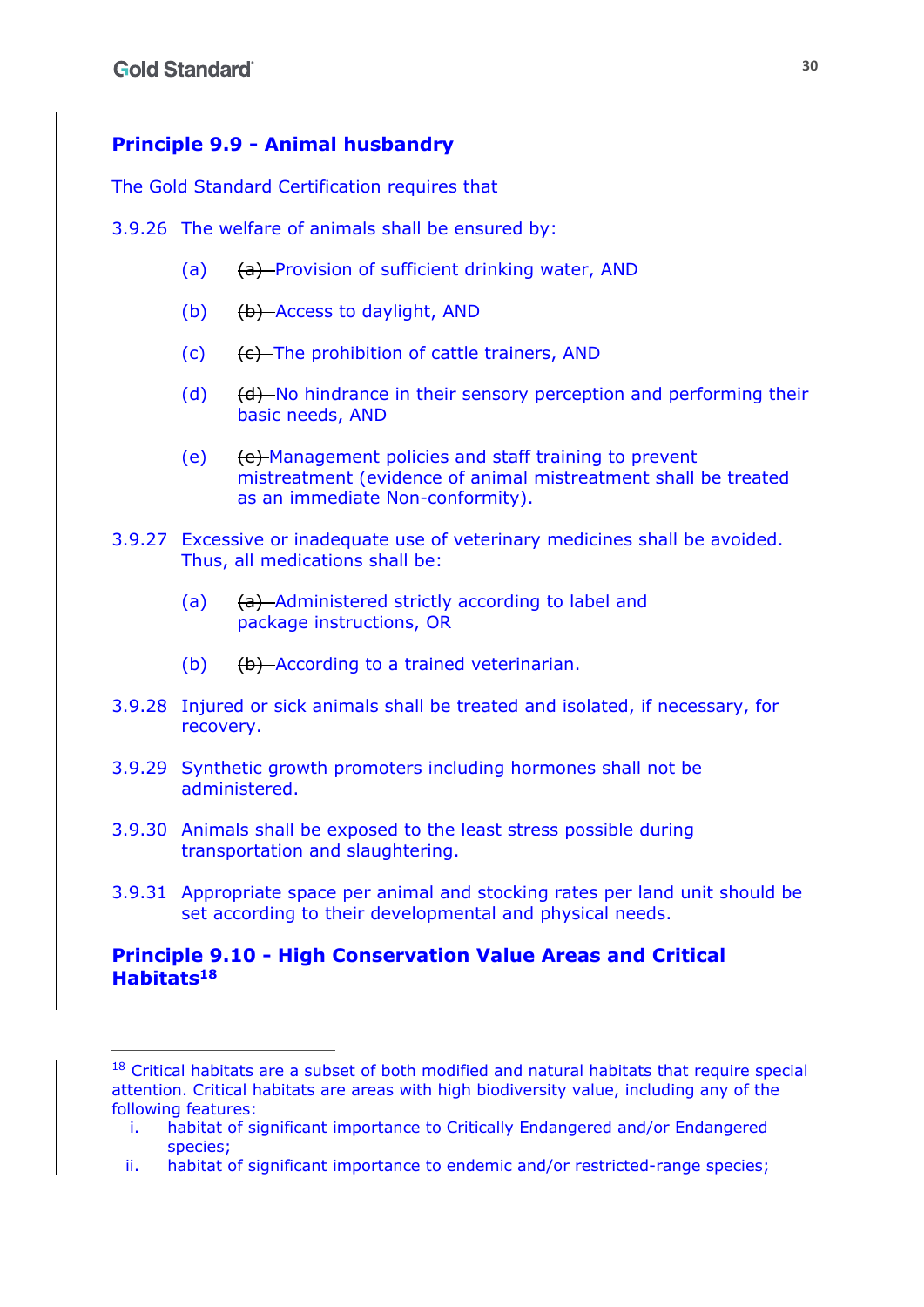The Gold Standard Certification requires that

- 3.9.32 No Project that potentially impacts identified habitats as identified above shall be implemented unless all of the following are demonstrated:
	- (a) The risk of the Project negatively impacting the catchment and risks impacting project success shall be assessed and addressed to ensure its ongoing, long-term viability and impact on surrounding HCV and ecological assets.
	- (b) No measurable adverse impacts on the criteria or biodiversity values for which the critical habitat was designated, and on the ecological processes supporting those biodiversity values;
	- (c) A robust, appropriately designed, and long-term Habitats and Biodiversity Action Plan is in place to achieve net gains of those biodiversity values for which the critical habitat was designated.
- 3.9.33 Within the Project the area that is managed by the Project Developer and the area of impact downstream, the following shall be identified and protected/enhanced. In the case of downstream impacts, the Project shall ensure mitigation is in place within the Project Boundary such that the Project shall not adversely affect these areas:
	- (a) (a) Existing patches of native tree species, AND
	- (b) (b) Single solitary stems of native tree species, AND
	- (c)  $\left\{ \epsilon \right\}$  -All freshwater resources including rivers, lakes, swamps, ephemeral water bodies and wells
	- (d)  $(d)$  Habitats of rare, threatened and endangered species, AND
	- (e) (e) Areas relevant for habitat connectivity shall be identified and managed to protect or enhance biological diversity.
- 3.9.34 If the Project is located in such habitats; the Project Developer shall:

v. areas associated with key evolutionary processes.

#### Critical habitats include those areas that are

- i. legally protected,
- ii. officially proposed for protection,
- iii. identified by authoritative sources for their high conservation value (such as areas that meet criteria of the World Conservation Union classification, the Ramsar List of Wetlands of (iv) International Importance, and the United Nations Scientific and Cultural Organization's world heritage sites), or recognized as protected by traditional local communities.

iii. habitat supporting globally significant concentrations of migratory species and/or congregatory species;

iv. highly threatened and/or unique ecosystems; and/or